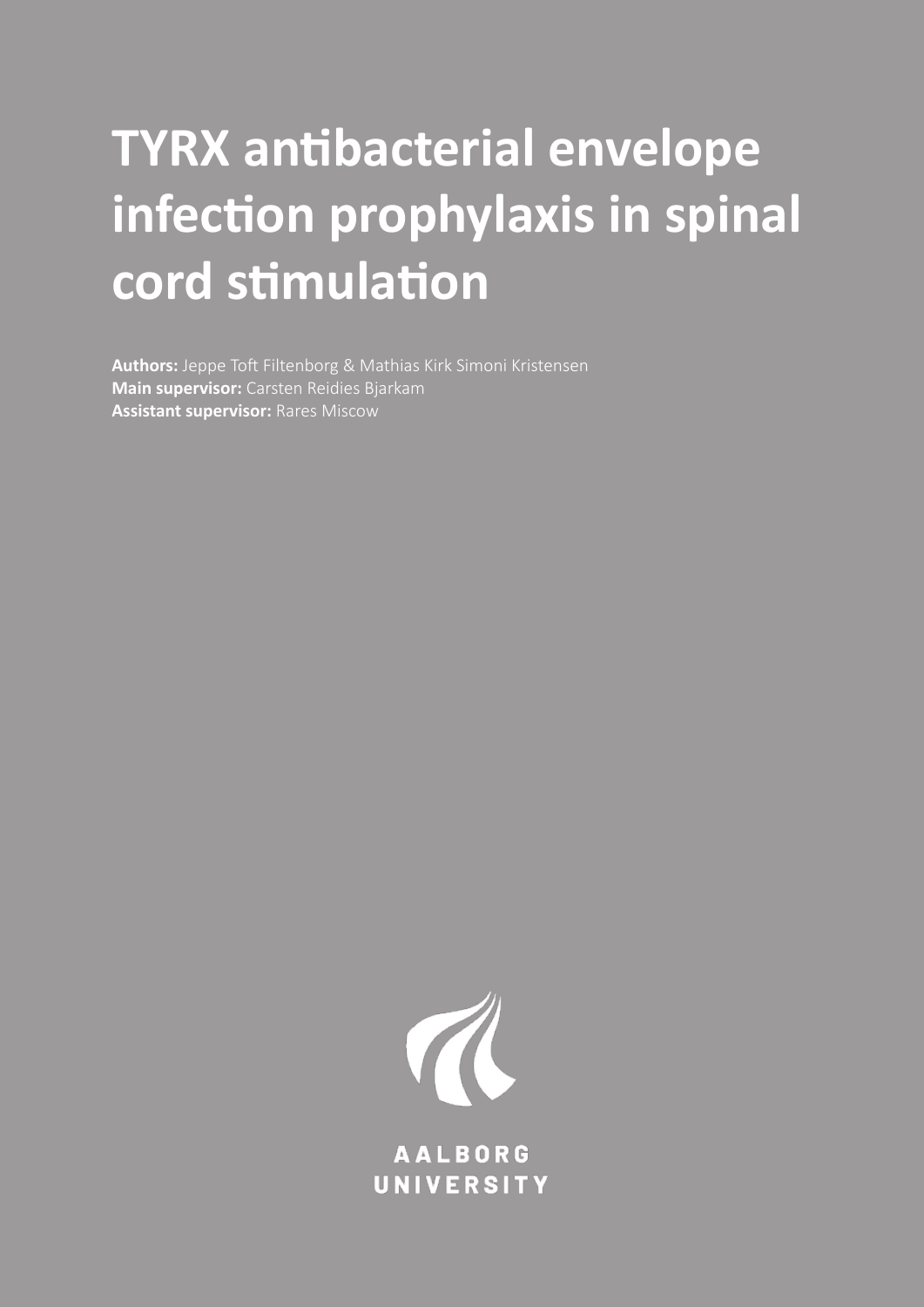# **Title page**

Semester: Candidate, medicine, 5. Semester Module title: Master's Thesis: Clinical Research Project title: TYRX antibacterial envelope infection prophylaxis in spinal cord stimulation ECTS: 30 Project period: September 2021 - January 2022 Project number: 48e21au5 Pages: 27 Word count: 4513

#### **Authors**

Jeppe Toft Filtenborg Student number: 20163687, Stud. Med. Candidate 5. Sem., Aalborg University

Mathias Kirk Simoni Kristensen Student number: 20164513 Stud. Med. Candidate 5. Sem., Aalborg University

#### **Main supervisor**

Carsten Reidies Bjarkam Professor, ph.d., Dr. Med., chief physician of specialist education, Department of neurosurgery, HST, Aalborg University Hospital

#### **Assistant supervisor**

Rares Miscow Resident doctor, Department of neurosurgery, Aalborg University Hospital

G JOMD

Mathias Simoni

Jeppe Toft Filtenborg **Mathias Kirk Simoni Kristensen**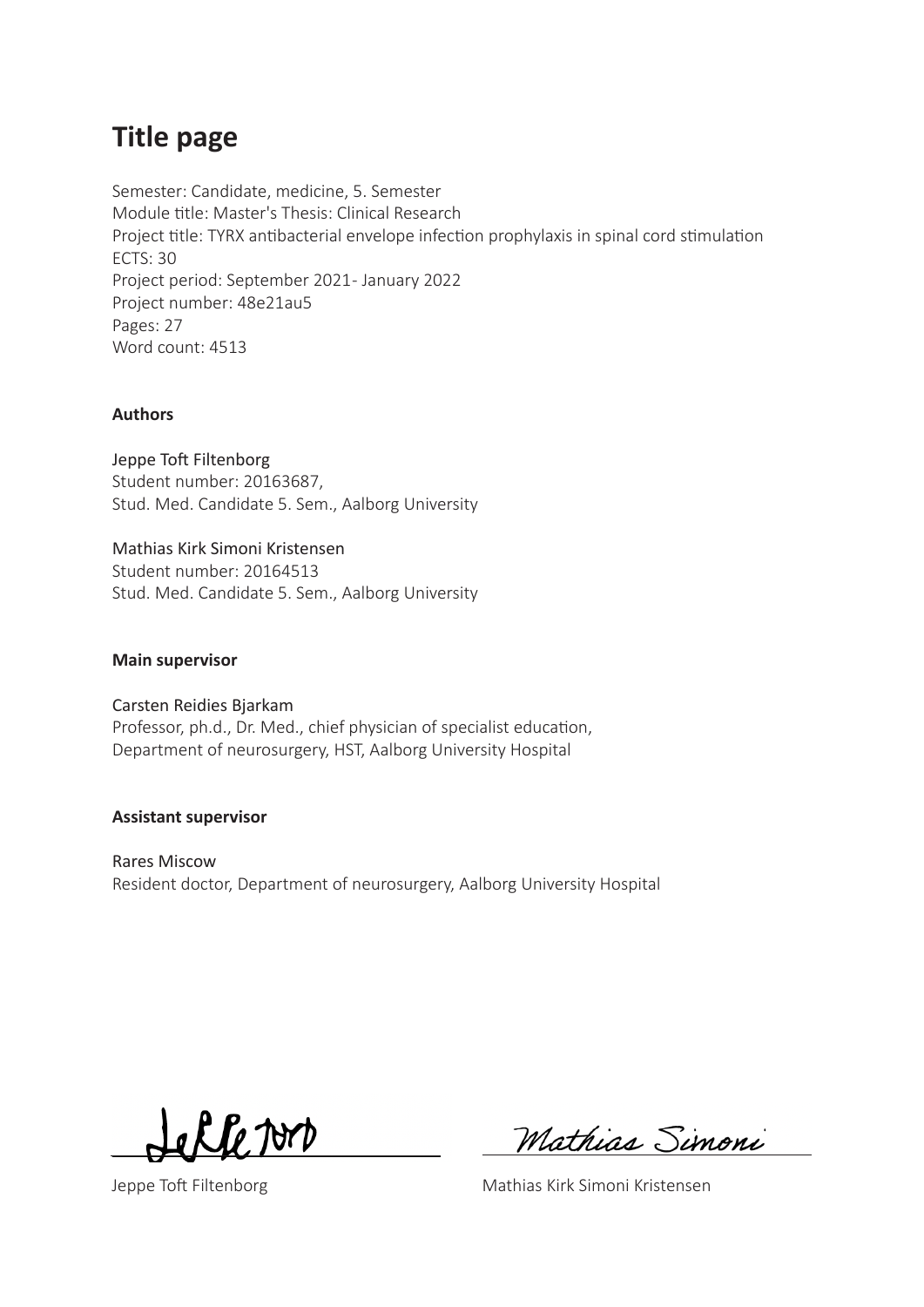# **Abstract**

**Background:** Spinal cord stimulation (SCS) can be used to reduce chronic pain conditions when other treatments have failed. The SCS device is powered by an implantable pulse generator (IPG) similar to that used in treating cardiovascular arrhythmias (cardiovascular implantable electronic device (CIED)). Recent studies have shown that the postoperative infection rate can be reduced by surrounding the CIED in an antibacterial envelope (TYRX).

**Aim:** To examine if the use of the TYRX antibacterial envelope in SCS procedures reduces the postoperative infection rate.

**Method:** Single center retrospective study comparing infection rates in non-TYRX recipients from 2018-2020 with patients who received a TYRX antibacterial envelope in 2020 - 2021 during their SCS operation. All new SCS IPG recipients were included and subdivided into TYRX and non-TYRX groups, revision surgeries were excluded. Infection was registered if the patient received antibiotic treatment post-operative within a follow-up period of 100 days.

**Results:** A total of 198 patients were included, 100 in the TYRX group and 98 in the non-TYRX group. There were no significant differences between the two groups regarding age, BMI and distribution of selected risk factors (smoking, diabetes and immunosuppression).

The overall infection rate in this study was 5.56%. The infection rate was 4% in the TYRX group and 7.14% in the non-TYRX group. Fisher's exact test revealed no significant difference between the two groups (p=0.6).

The 4 infected TYRX recipients were treated exclusively with per oral (PO) antibiotics. Out of the 7 infected non-TYRX patients 5 were treated with PO and intravenous (IV) antibiotics, 1 exclusively with IV antibiotics and 4 had revision surgery and 3 had their devices explanted as result of the infection.

Furthermore, the overall occurrence of infection compared with risk factors, showed a significant association with diabetes ( $p=0.04$ ). No association was found in the occurrence of infection compared with immunosuppressant use (p=0.331) or cigarette smoking (p=0.135).

A power calculation based on the infection rates of this study suggests that 856 patients in each group will be needed to prove a significant difference in infection rate between the non-TYRX and the TYRX group.

**Conclusion:** The TYRX antibacterial envelope displayed a tendency to reduce infection rates, along with a tendency to reduce revision surgeries and system removals due to infections. However, to prove these findings statistically significant a much larger sample size is needed. We therefore suggest that a prospective multicenter study is composed enabling inclusion of an adequate study population for further elaboration on the findings of this study.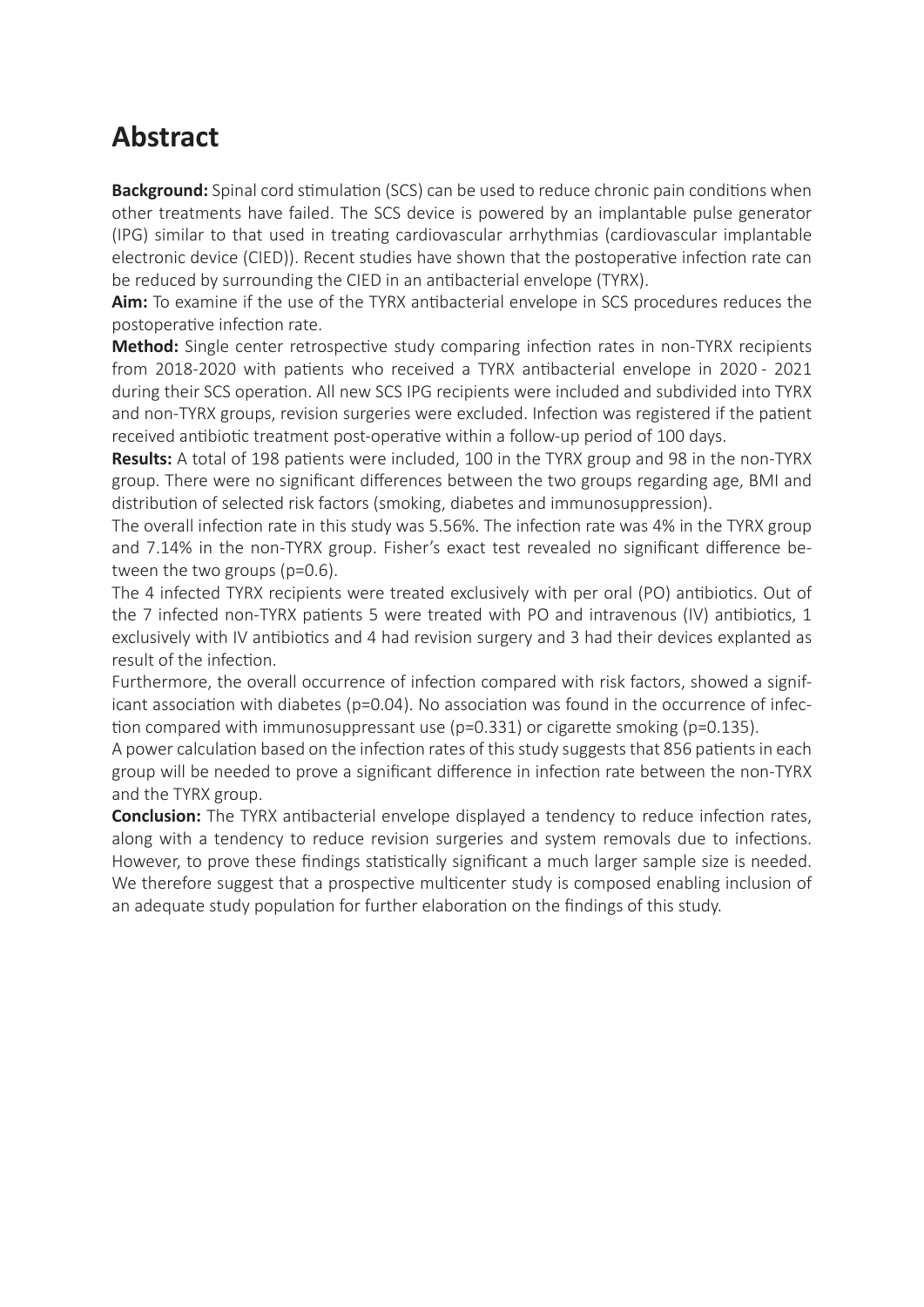# **Resume**

**Baggrund:** Rygmarvsstimulation (SCS) kan bruges i behandlingen af kroniske smerter, når alle andre behandlingsmodaliteter er udtømte. SCS-apparaturet får strøm via et implanterbart batteri (IPG), som ligner batteriet der benyttes i behandlingen af kardielle arytmier (cardiovascular implantable electronic device (CIED)). Ved at benytte sig af en antibakteriel membran (TYRX), har studier påvist at det er muligt at reducerer postoperative infektioner ved CIED operationer. **Mål:** At undersøge om TYRX antibakterielle membran har en reducerende effekt på postoperative infektioner ved SCS operation.

**Metode:** Sammenligningen af infektion rater mellem patienter der har modtaget TYRX antibakterielle membran i 2020 - 2021, med patienter der ikke har modtaget denne i 2018 – 2020 i et single-center retrospektivt studie. Alle patienter der modtog en ny IPG i forbindelse med SCS-procedurer er inkluderet og opdelt i en TYRX-gruppe og en non-TYRX-gruppe. Revisionsoperationer blev ekskluderet fra dette stude. Infektion blev registreret, hvis der blev administreret antibiotika postoperativt, inden for follow-up perioden på 100 dage.

**Resultater:** 198 patienter blev inkluderet i dette studie, 100 i TYRX-gruppen og 98 i ikke-TYRX-gruppen. Der var ingen signifikant forskel på de to grupper med hensyn til alder, BMI og fordelingen af risikofaktorer (rygning, diabetes og immunosupression).

Den overordnet infektionsrate var 5.56% i dette studie. Infektionsraten for TYRX-gruppen var 4% og 7.14% i ikke-TYRX-gruppen. Fischer's exact test kunne ikke påvise statistisk signifikant forskel imellem de to grupper (p=0.6).

De 4 TYRX modtagere med infektion kunne behandles udelukkende med per oral (PO) antibiotika. Af de 7 ikke-TYRX patienter, som var inficerede, fik 5 PO og intravenøs (IV) antibiotika, 1 fik udelukkende IV antibiotika og 4 fik revisions operation, desuden endte 3 patienter med få deres apparat eksplanteret på grund af infektionen.

Endvidere, vidste studiet en statistisk signifikant sammenhæng mellem generel infektionstendens og riskofaktoren diabetes. Der kunne ikke påvises sammenhænge mellem øvrige risikofaktorer og infektion (imunosuppressiv-behandling (p=0.331), rygning (p=0.135)).

En power beregning baseret på dette studies infektionsrater, viste at det ville være nødvendigt at inkludere 856 patienter i hver gruppe for at påvise en statistisk signifikant forskel mellem TYRX- og ikke-TYRX-gruppen.

**Konklusion:** TYRX antibakterielle membrane viste en tendens til at reducere infektionsrater, samt en tendens til at reducere revisions operation og system fjernelser grundet infektioner.

Dette kunne dog ikke påvises statistisk signifikant grundet en for lille populationsstørrelse. Derfor foreslår vi at der sammensættes et prospektivt multicenter studie, der vil gøre det muligt at inkludere en tilstrækkeligt forsøgspopulation, til at bygge videre på fundene fra dette studie.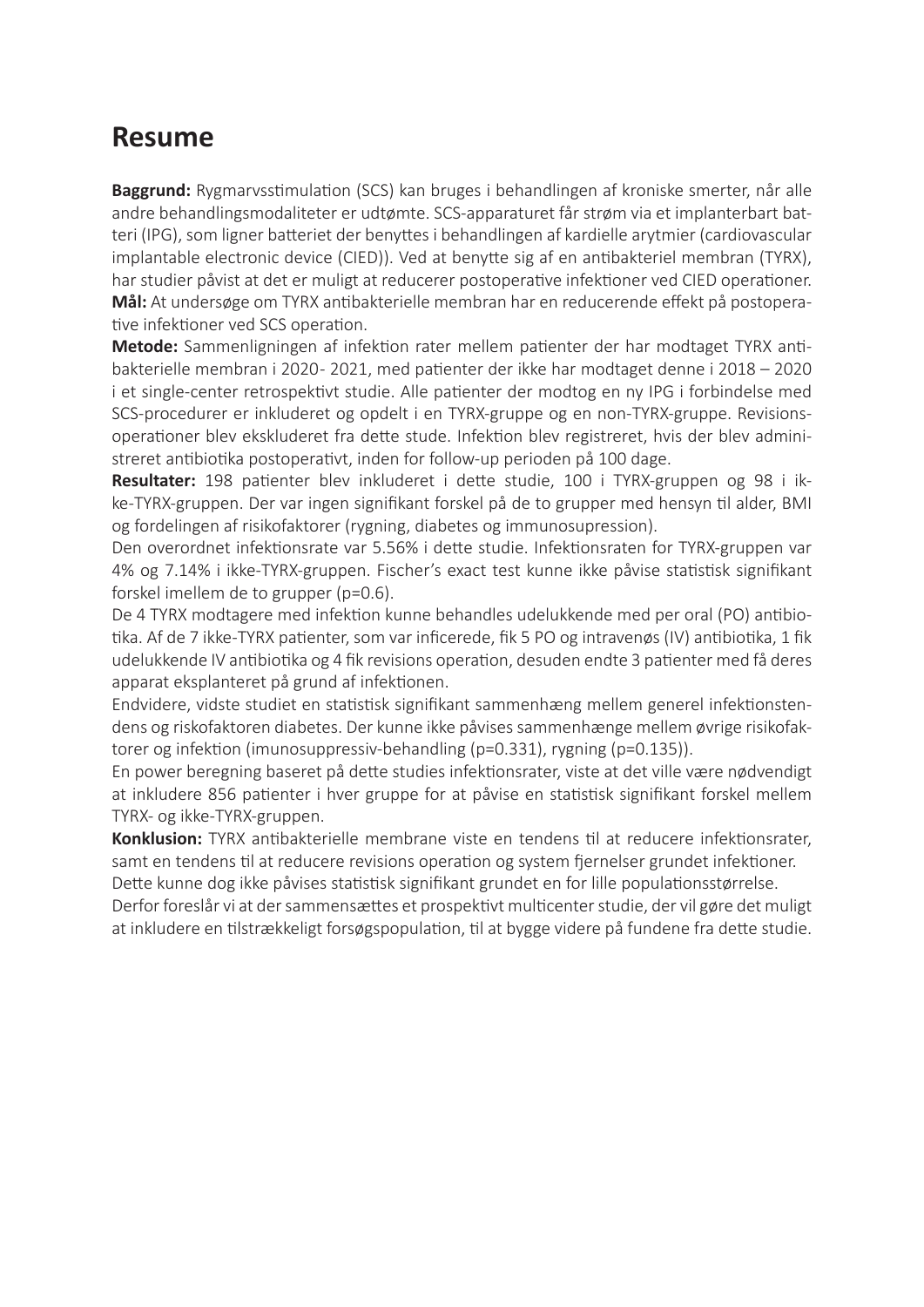# **Abbreviations**

CIED: Cardiac implantable electronic device CRP: C-reactive protein CRPS: Complex regional pain syndrome DM: Diabetes melitus FBSS: Fail Back Surgery syndrome IPG: Implantable pulse generator IV: Intravenous Mg: Milligram Mikg: Microgram PO: Per oral RCT: Randomized control trial SA: Staphylococcus Aureus SCS: Spinal cord stimulation TENS: Transcutaneous electrical nerve stimulator TYRX: TYRXTM Absorbable Antibacterial Envelope, by Medtronic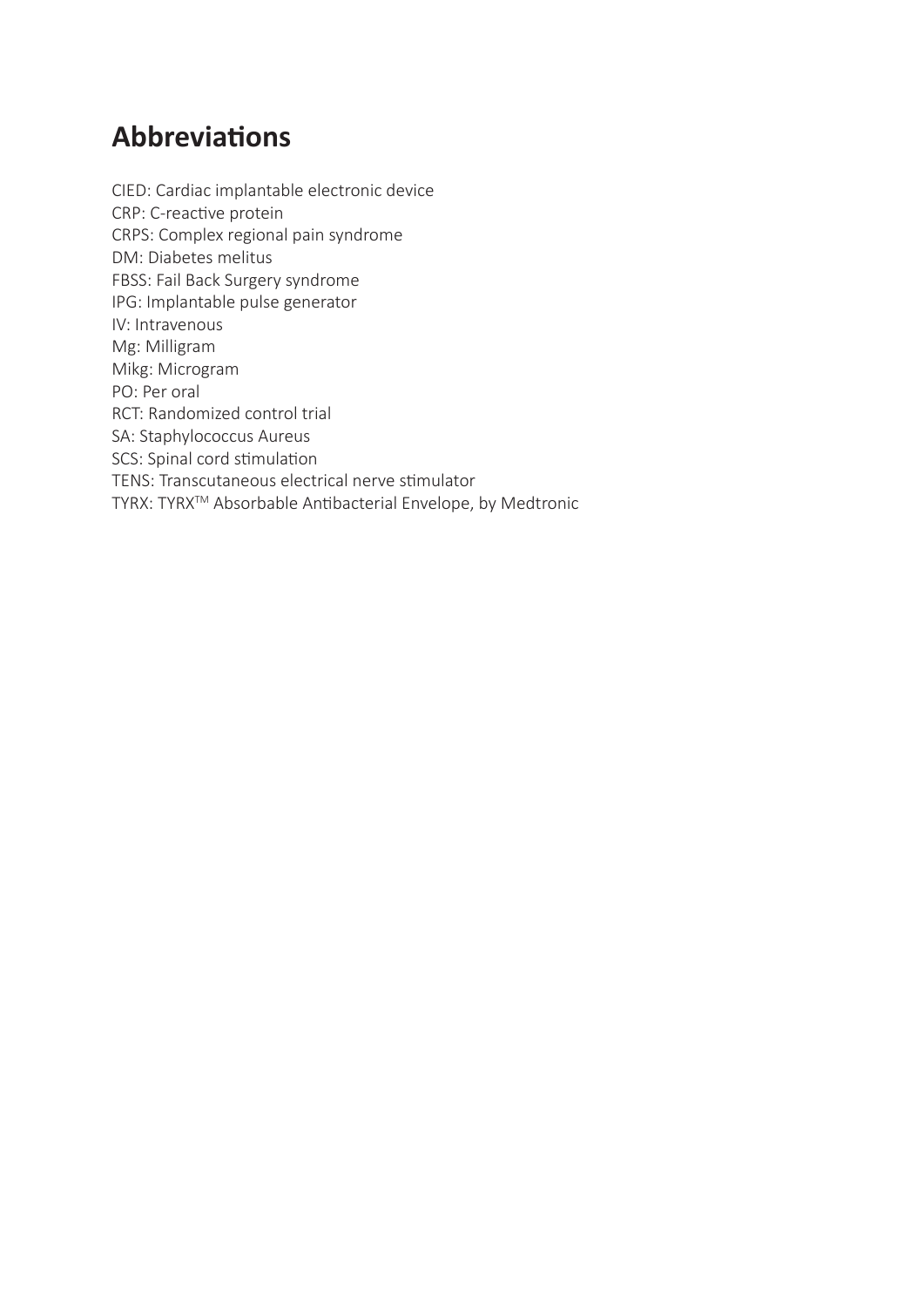# **Table of content**

| 1. Introduction                                                       | $\overline{\mathbf{z}}$ |
|-----------------------------------------------------------------------|-------------------------|
| 1.1 Spinal Cord Stimulation                                           | 7                       |
| 1.2 Complications                                                     | 7                       |
| 1.3 TYRX Antibacterial Envelope                                       | 8                       |
| 2. Method                                                             | 10                      |
| 2.1 Standard procedure                                                | 10                      |
| 2.2 Study population                                                  | 11                      |
| 2.3 Data retrieval and handling                                       | 11                      |
| 2.3.1 Definitions                                                     | 12                      |
| 2.3.2 Follow up period                                                | 12                      |
| 2.4 Statistical analysis                                              | 12                      |
| 2.4.1 Power                                                           | 13                      |
| 3. Results                                                            | 14                      |
| 3.1 Study population                                                  | 14                      |
| 3.1.1 Referral                                                        | 14                      |
| 3.1.2 Comparison of groups                                            | 15                      |
| 3.2 Infection                                                         | 17                      |
| 3.2.1 Infection rate comparison between groups                        | 17                      |
| 3.2.2 Characteristics of infections between groups & risk association | 18                      |
| 3.2.2.1 Risk association                                              | 19                      |
| 3.3 Power calculation                                                 | 20                      |
| 4. Discussion                                                         | 21                      |
| 4.1 Limitations                                                       | 23                      |
| <b>5. Conclusion</b>                                                  | 24                      |
| <b>References</b>                                                     | 25                      |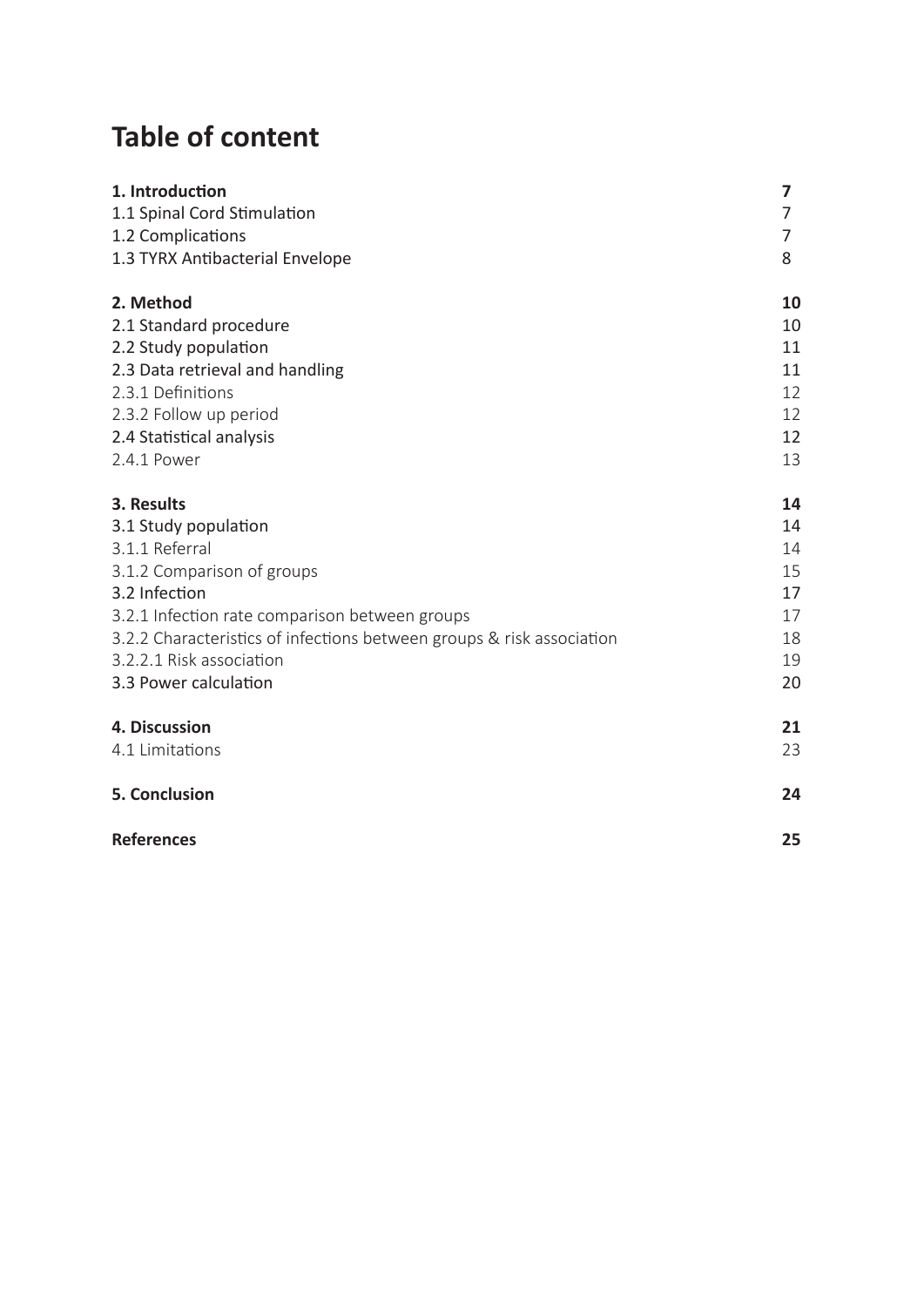# **1. Introduction**

Chronic pain is a highly subjective experienced condition that necessitates medical treatment in combination with physiotherapy and psychological therapy (1,2). However, when these treatment modalities fail spinal cord stimulation (SCS) and neuromodulation may offer another opportunity for pain relief.

### **1.1 Spinal Cord Stimulation**

SCS therapy was first described in 1967 by Shealy et al (3). The treatment is well attributed for its pain-relieving effect on various conditions such as back pain, Failed Back Surgery Syndrome (FBSS), Complex Regional Pain Syndrome (CRPS), angina pectoris, phantom limb pain, chronic pancreatitis, and the effect it can assert on non-pain related conditions including sacral stimulation for fecal incontinence (4-10).

The pain-relieving mechanism by which neuromodulation is postulated to work is related to gate control theory described by Melzack and Wall et al in 1965 (11).

Electrical impulses are transmitted through electrodes which are implanted in the epidural space near the midline of the dorsal columns, resulting in modulation of neurochemical composition and activation thresholds for signal transmission. The stimuli are delivered by an implanted pulse generator (IPG), usually located in the patient's buttocks. The stimuli are thought to alternate pain perception both from ascending and descending pathways leading to segmental and supraspinal effects. Basically, this means that the gate is "closed", for ascending pain due to touch and vibration signaling mediated through the electrical current supplied by the implanted electrode in the epidural space (12,13).

The exact mechanism by which neuromodulation functions on a cellular and neurochemical level is not fully understood and will not be discussed further in this study.

### **1.2 Complications**

Complications related to SCS procedures span from correctable complications such as electrode migration to potentially disabling complications such as epidural hematomas and infections (12,14,15).

Infections are a serious complication, both for the patients and because it is associated with great expenditures (16). In recent years infection rates have dropped due to prophylactic antibiotics, as well as other measures. However, infections are still a major complication associated with operations, and researchers are still investigating new interventions to decrease infection rates (17).

Different risk factors are known to be associated with infections when undergoing surgery. Here among are diabetes, smoking and higher BMI (18-20). All risk factors are found among the general population and are taken into consideration when undergoing surgical procedures (21).

When oral and/or intravenous antibiotic treatment becomes insufficient in the treatment of an infection, revision surgery is often attempted to salvage the implanted devices and treat the infection. During revision surgery the infected devices are bathed in antibiotics, and there upon reimplanted, leading to further procedure expenditures (16).

Revision surgery is not always enough to salvage implanted devices and removal and discharge are then performed to eradicate the infection completely.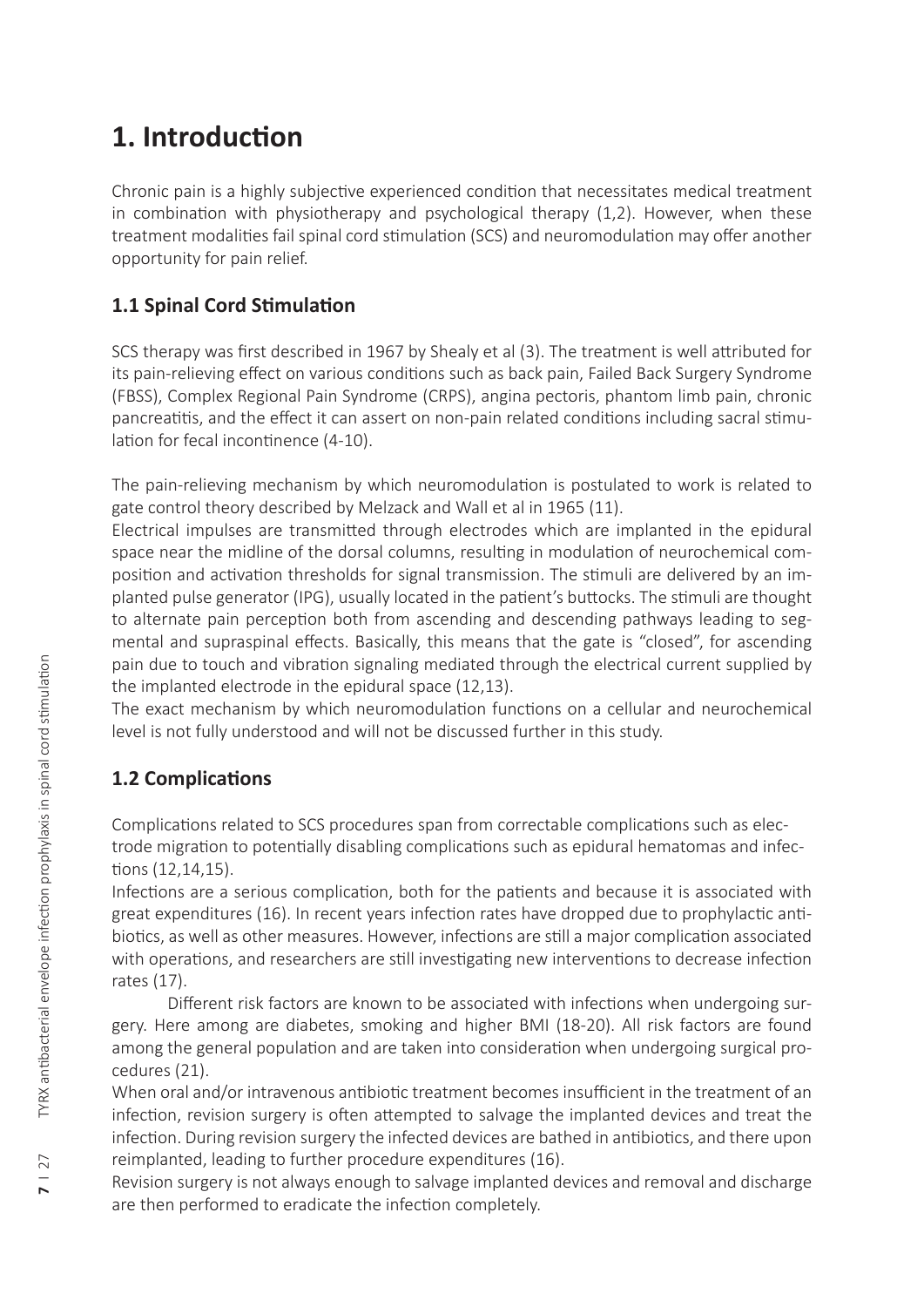Recent studies have shown infection rates related to SCS procedures is 2.45%, most commonly involving infections around the IPG also known as a pocket infection. Furthermore, Staphylococcus Aureus (SA) is the most frequently associated pathogen in these infections (14,17).

The biofilm producing pathogen, SA is a common and problematic pathogen related to infection in SCS procedures. Its biofilm producing abilities render it more resistant to antibiotic treatment and relating them to persistent infections commonly leading to revision surgery or removal of device (17,22).

A relatively new way to prevent the growth of biofilm forming bacteria such as SA is the TYRX<sup>™</sup> Absorbable Antibacterial Envelope, by Medtronic (TYRX) which offers prophylactic antibiotic intervention.

#### **1.3 TYRX Antibacterial Envelope**

TYRX is a bioabsorbable polymer, with a coating that contains minocycline and rifampicin. The antibiotics are locally released into the tissue for a minimum of 7 days. It is fully absorbed in the body after approximately 9 weeks (23,24).

TYRX envelope was first used in Cardiac implantable electronic devices (CIEDs) and is well attributed for its infection rate reducing abilities as well as its economically beneficial aspects as described in multiple studies such as; COMMAND, Vanderbilt, Sharif et al, Citadel&Centurion and WRAP-IT (25-29)

The multicenter retrospective cohort study COMMAND found infection rates below 0.5% in high-risk patients treated with a TYRX envelope, within a follow-up period of 1.9 +/- 2.4 months (25).

The Vanderbilt study compared the TYRX non-absorbable and TYRX absorbable envelopes with a control group in high-risk patients within a follow-up period of 300 days. The absorbable and non-absorbable envelopes had similar effects (26)

The Shariff et al study compared absorbable TYRX envelope treated CIED patients with a control group. Shariff et al also suggest that introducing the TYRX envelope appeared to be economically beneficial when comparing costs of infection treatment with the cost of the TYRX envelopes (27).

In the Citadel&Centurion study infections occurred in 0.4% of patients treated with the TYRX envelope, showing a significantly lower infection rate when compared with a control group with an infection rate of 2.2% within a follow-up period of 12 months (28).

The most recent study, the WRAP-IT randomized controlled trial (RCT) from 2019 by Tarakji et al, investigated TYRXs potential infection decreasing properties in a large multicenter study. The study found an infection rate of 1.2% in major infections in the control group compared with a 0.7% infection rate in the group treated with a TYRX envelope, within a follow-up period of 12 months (29). The multicenter retrospective cohort study COMMAND found infection rates below<br>
In Bightrisk patients treated with a TYRX envelope, within a follow-up period of 1.9+/-2.4<br>
The Vanderbilt study compared the TYRX mon-absorba

In conclusion, the above mentioned CIED studies all found an infection rate reduction in CIEDs operations, when using the TYRX envelope.

In neuro-modulatory procedures where an IPG implant is used much similar to the CIEDs in cardiac procedures, a new TYRX envelope the TYRX™ Neuro Absorbable Antibacterial Envelope (TYRX) has been developed specifically for implanted devices in neurosurgery. It is intended to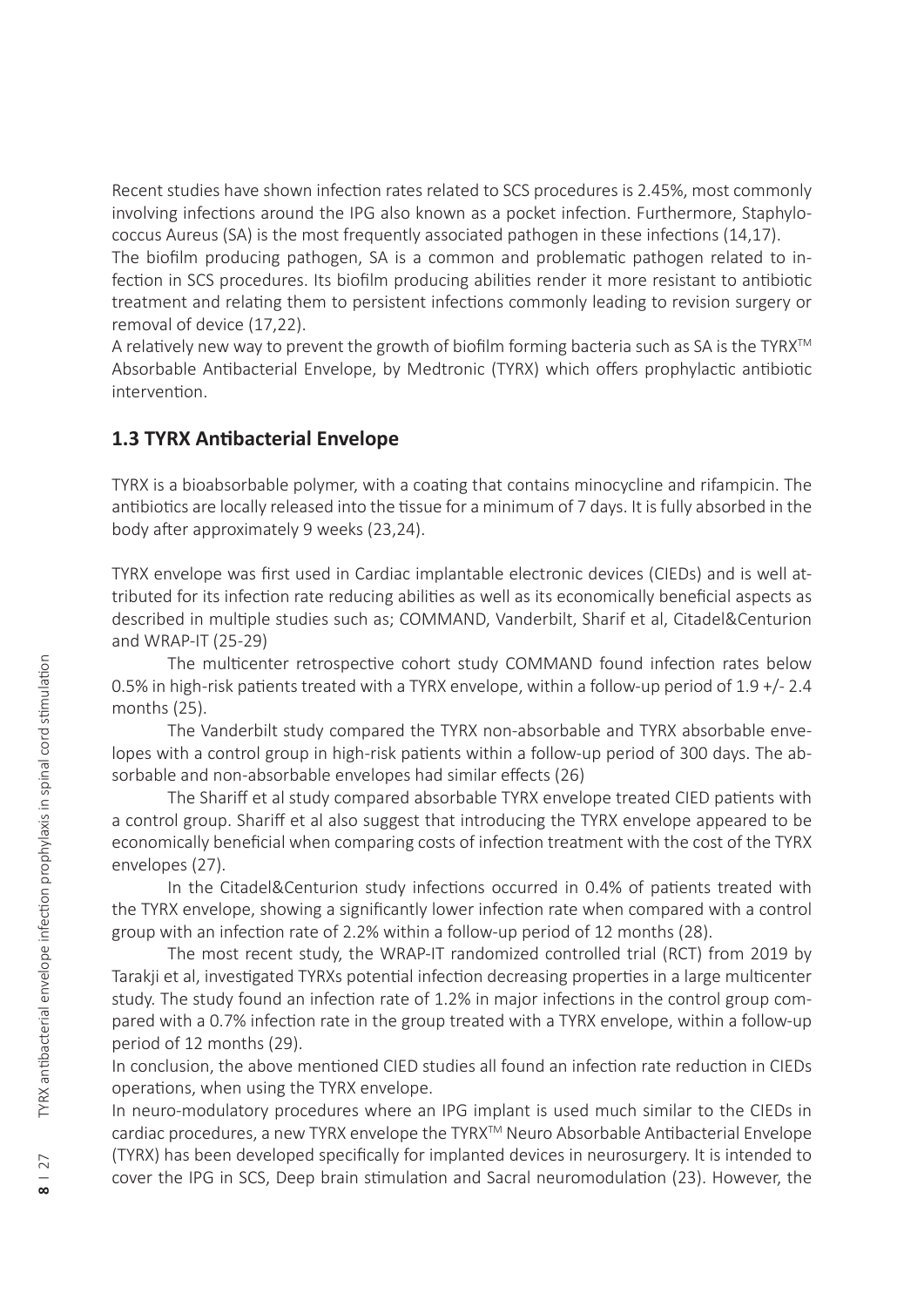clinically proven infection reducing abilities of TYRX envelope in SCS operations has yet to be investigated to the knowledge of this study's authors, and therefore lack the same clinical evidence as TYRX envelope in CIED operations.

The aim of the study is to observe the infection rate after the implementation of the TYRX envelope and compare it with the previous infection rates related to SCS procedures.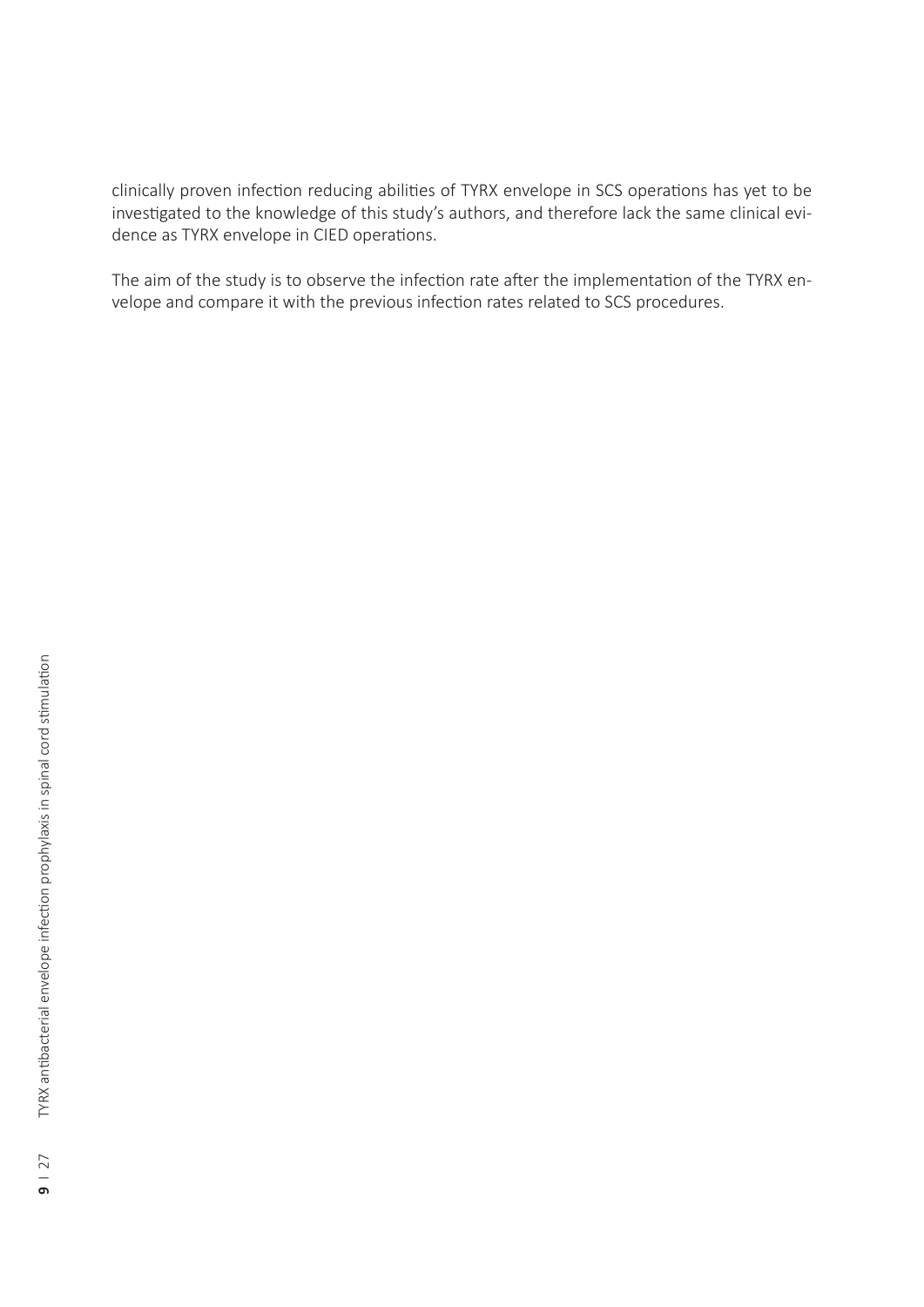# **2. Method**

The study protocol with ID-number 2021-122 was approved by the department of Quality and Association process at Aalborg university hospital, as a single center retrospective clinical control study.

### **2.1 Standard procedure**

At Aalborg University Hospital patients referred to SCS treatment are offered a transcutaneous electrical nerve stimulator (TENS) prior to the surgical procedure as a test to evaluate potential efficacy of a permanently implanted device. The testing period varies, and some patients who respond poorly to the TENS treatment are sometimes offered SCS intervention regardless.

First step in the SCS treatment is implantation of an electrode in the epidural space, through an epidural needle, done under local anesthesia. Through the posterior paramedian epidural space the electrode is led to the point of which the pain is suspected to be mediated, often from T8 - T10 (12,30).

The electrodes consist of 8 conductor units, which can deliver electrical impulses to the spinal cord. A variety of impulse patterns are available for mediation of adequate pain relief such as "Burst" stimulation (31).

The standard SCS procedure is initiated with electrode implantation on day 1. An efficacy testing period of 5 days follows thereafter, before final implantation of the IPG on day 5.

During the testing period, the patients try out different settings for their electrodes through a remote control, enabling them to manage intensity of electrical impulses and how often during the day the device is operating

If the patient does not find a suitable setting, the staff trained in battery programming can reprogram the impulse pattern. If satisfactory efficacy is unachievable the electrodes can be revised or at times removed, and the testing period may therefore vary from the individual patient.

After a successful testing period a permanent IPG is implanted on the patient's buttocks or abdomen, in a subcutaneous pocket.

If the procedure runs complication free the patient is usually discharged from the hospital the same day or the following day after the IPG implantation procedure, and the patient becomes an outpatient. The patient is hereafter advised to take a sick leave of minimum 1 month and keep the movement of their lower back to a minimum.

Control and device testing for outpatients are offered after 3 months, 6 months, 1 year, 3 years, 5 years, and 10 years. If the patients experience complications, additional controls are added, and intervention is possible e.g., reprogramming of IPG or revision surgery.

A typical course for SCS procedures is electrode implantation on Monday and IPG implantation on Friday, with testing period in between while the patient is admitted at Aalborg University Hospital.

For all patients undergoing SCS procedures at Aalborg University Hospital a standard package of medication is prescribed, additionally to the patients' ordinary medication, which includes prophylaxis antibiotic treatment, postoperative antibiotic treatment as well as antiemetic treatment and pain releiving medication for postoperative pain. Table 1 shows the standard package as prescribed. The medication package is prescribed both for electrode implantation as well as for IPG implantation.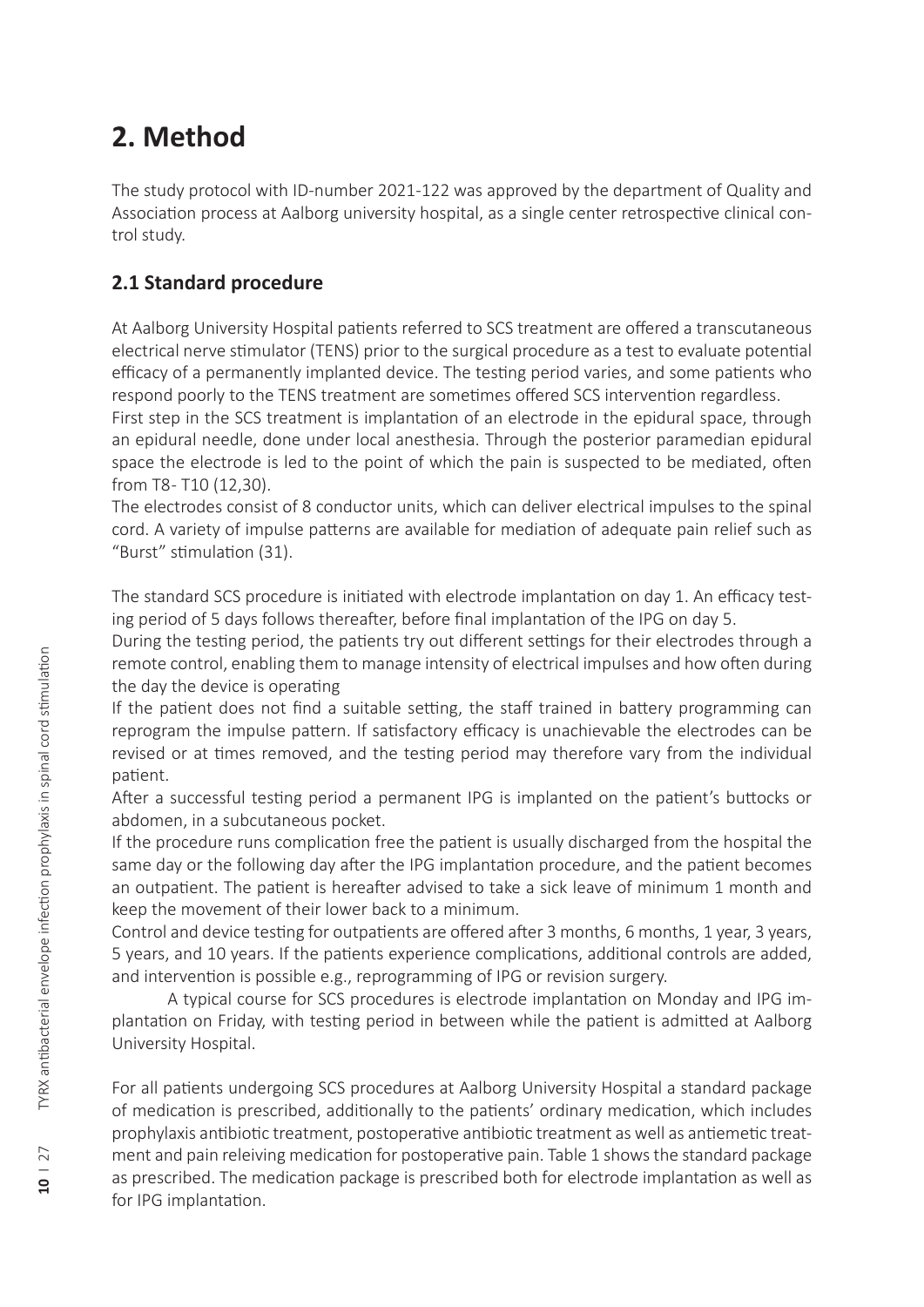| Indication                | Drug name      | Administration | Dosage           | Amount                      |  |
|---------------------------|----------------|----------------|------------------|-----------------------------|--|
| Preoperative              |                |                |                  |                             |  |
| Antiemetic<br>prophylaxis | Marzine        | PO             | 25 <sub>mg</sub> | 1 time                      |  |
| Antiemetic<br>prophylaxis | Dexamethason   | PO             | 4 mg             | 1 time                      |  |
| Pain prophylaxis          | Methadone      | PO             | 5 mg             | 1 time                      |  |
| Pain prophylaxis          | Paracetamol    | PO             | 1 <sub>g</sub>   | 1 time                      |  |
| During operation          |                |                |                  |                             |  |
| Pain prophylaxis          | Phentanyl      | IV             | 50 mikg          | 1 time                      |  |
| Infection prophylaxis     | Cefuroxim      | $\mathsf{IV}$  | 1,5g             | 1 time                      |  |
| Postoperative             |                |                |                  |                             |  |
| Infection prophylaxis     | Dicloxacillin* | PO             | 1000 mg          | 4 times daily for 3<br>days |  |
| Infection prophylaxis     | Cefuroxim      | IV             | 750 mg           | 4 times daily for 1<br>day  |  |

#### **Table 1 – Standard Prescribed Medication Package for SCS procedures**

*\*For penicillin allergy clindamycin is used instead* 

*PO = per oral. IV = intravenous. g = gram. mg = Milligram. mikg = Microgram.* 

The above-described protocol is the standard at the department of neurosurgery at Aalborg University Hospital and may vary from other hospitals.

#### **2.2 Study population**

The study included patients from Aalborg University Hospital, treated at the neurosurgical department during a period between 1.1.2018-15.7.2021, with a SCS implant.

The inclusion criteria were patients with chronic non-malignant pain, treated with spinal cord stimulation and subcutaneous IPG pocket, above the age of 18 and a possibility of a 100 days follow up.

The exclusion criteria were active cancer and insufficient information in patient journals.

#### **2.3 Data retrieval and handling**

The Neurosurgical department at Aalborg University hospital provided a list of patients who underwent SCS related operations in the aforementioned period. The list was reviewed to include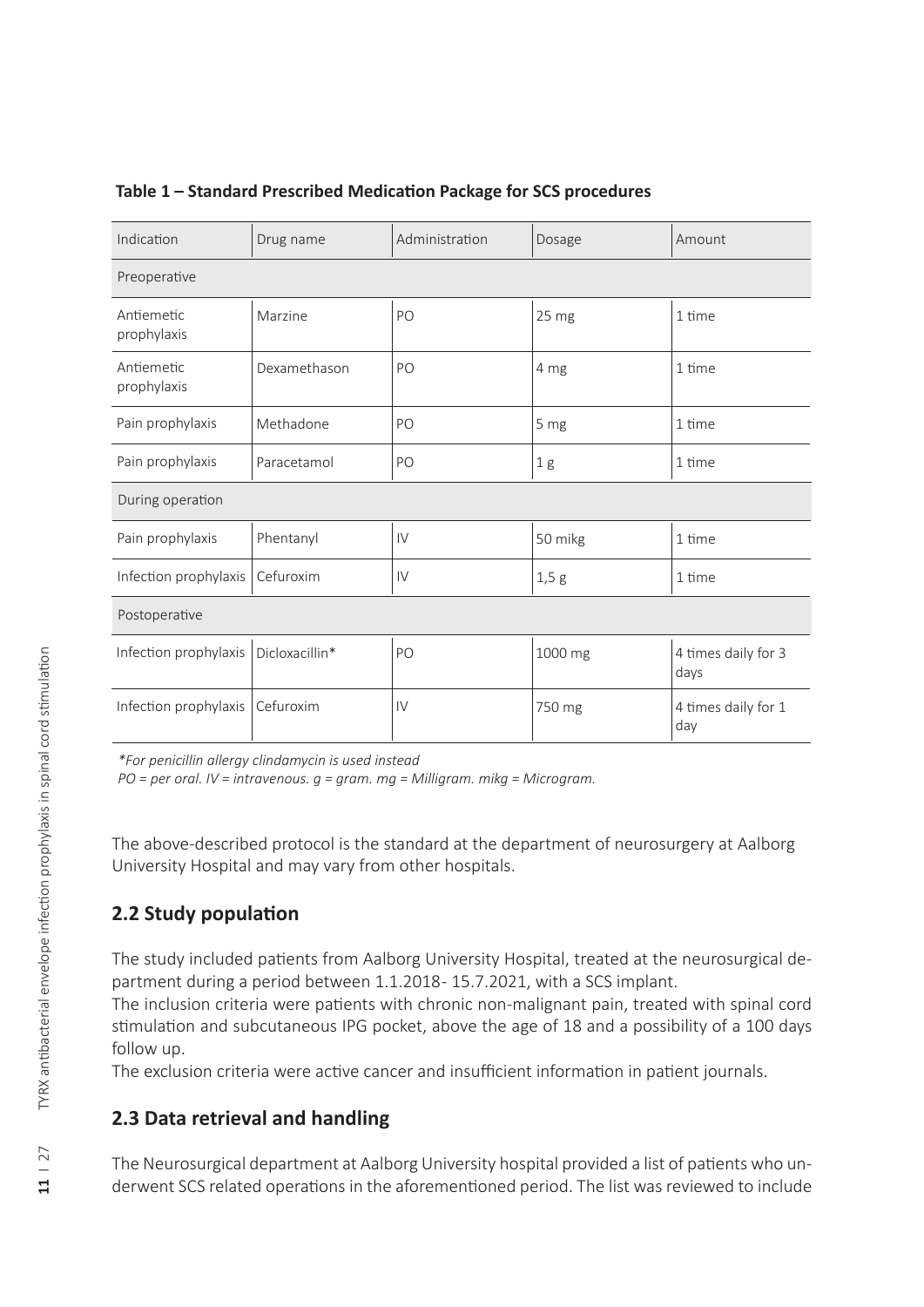all the patients who had received a new SCS device and patients who underwent an IPG change in a previously implanted SCS device. Patients who exclusively underwent revision surgery were not included in this study.

The data was managed and kept in the data registration tool REDcap hosted at Aalborg University Hospital ensuring that all relevant data was safely logged for each specific patient.

Data was extracted through retrospective journal search where journals were read thoroughly by one observer. Data registration began on the day the patient underwent operation for IPG insertion.

The procedure codes KABD30 and KTAW99 were used to search specifically for operation procedures in journals, where data such as IPG implantation date was logged.

It was noted if the patient received a new SCS device or had an IPG change from a previously implant device.

Implant Trace Module in Clinical Suite was used to check if the patient received a TYRX envelope when it was not clearly stated in the patient journal.

Infections were registered if it was stated in the patient journal that the patient had received antibiotic medication beyond the standard antibiotic medication prescribed to each patient per- and postoperative, and the date of administration was set as the infection date. Furthermore, infections were subcategorized as pocket, systemic and/or wire infections.

It was registered if the patient underwent revision surgery or had the device removed, during the follow up period.

Individual details for each patient such as age, BMI and risk factors were also logged during journal analysis.

Data registration ended when the follow-up period was exceeded.

### 2.3.1 Definitions

This study defined infections as administration of antibiotic medication, oral and/or intravenous, suggesting a complication to the IPG implantation. This allowed the study to include patients with both minor and major infections.

Revision surgery was defined as an operational procedure where the patient did not receive a new IPG.

Risk factors were defined as patients who were active cigarette smokers, patients who had either type I or type II diabetes and/or patients who received immunosuppressive medications. Immunosuppressive medications were defined as steroids, methotrexate and antibody-based medication.

### 2.3.2 Follow up period

The follow up period was set at 100 days after the IPG implantation.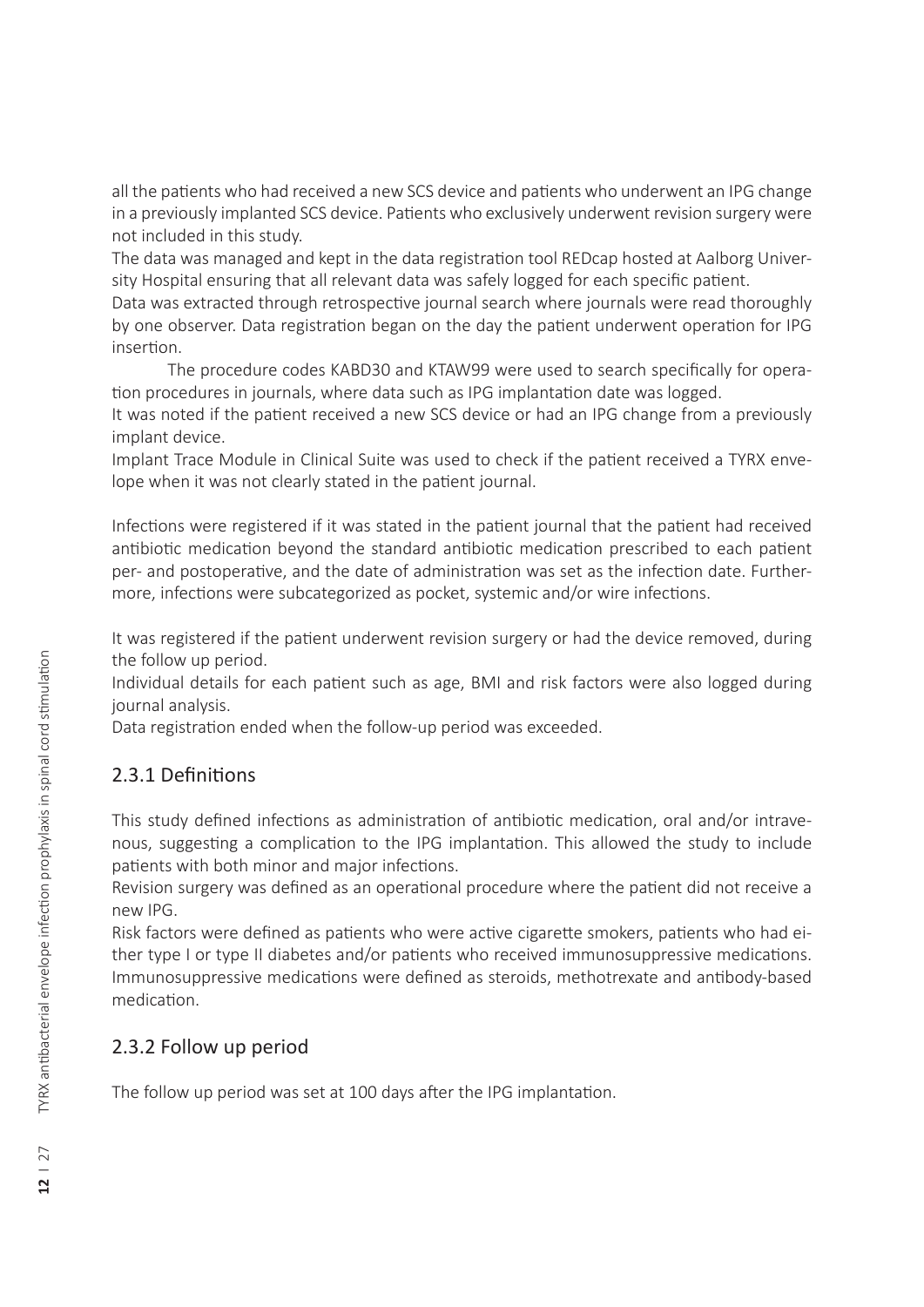#### **2.4 Statistical analysis**

IBM SPSS statistical version 27 (IBM Co., Armonk, NY, USA) was used to analyze all the exported data from the REDcap datasheet. Continuous variables are presented as means and standard deviations. Categorical variables are presented as a percentage.

A Shapiro-Wilk test was used to test for normal distribution in continuous variables and if the data proved to be normally distributed a T-test was used to compare the TYRX and non-TYRX groups for similarity. When continuous data was not normally distributed a Mann–Whitney U test was used to test for similarity between the TYRX and non-TYRX groups.

A chi-squared linear by linear was used to test for association between groups in categorical nominal variables. Fisher's exact test was used when the groups to be compared were too small  $(n<5)$ .

Statistically significant is defined as a p-value below 0.05.

#### 2.4.1 Power

To estimate a relevant sample size, the following power calculations formula (32) can be used:

### **N** =  $(C_{2\alpha} + C_{\beta})^2$ **x**  $S^2/\Delta^2$

 $C_{2\alpha}$  describes the 2α fractile in the normal distribution, which is 1.96 at the alpha level of 0.05.  $C_{\beta}$  is the β fractile in the normal distribution, set at 80% in this study, equaling 0.84.

S equals (2\*Vp\*(1-p))<sup>2</sup>, p=(p<sub>1</sub>+p<sub>2</sub>)/2, where p<sub>1</sub> is the infection rate in the non-TYRX group and p<sub>2</sub> is the infection rate in the TYRX group. Δ is the minimal difference in each group.

When calculated the estimated number of patients equals N.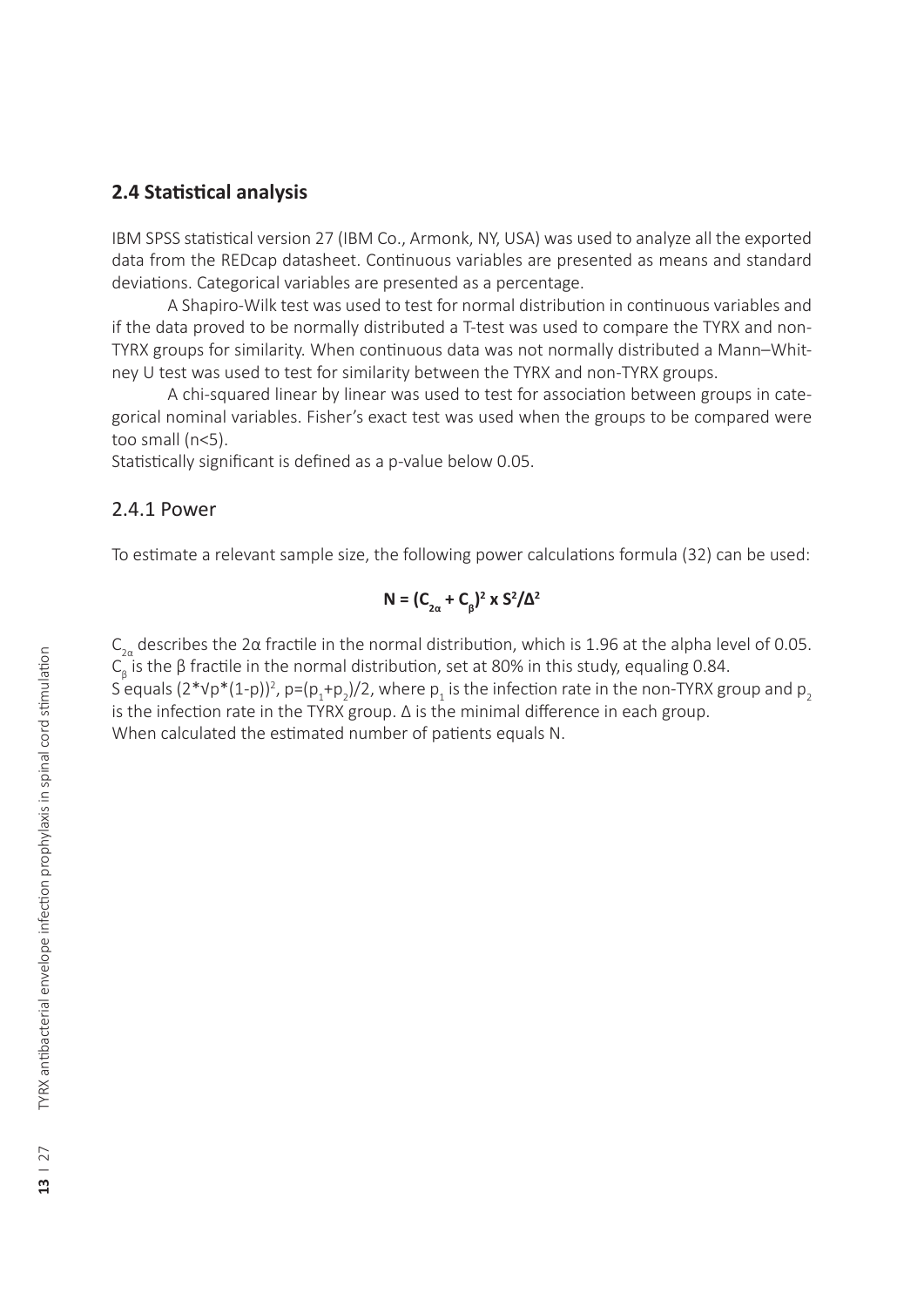# **3. Results**

### **3.1 Study population**

The study population included 198 patients, 50.5% of whom were women. The mean (±SD) age was 50.46±13.97 and the average BMI (n=177) was 28.22 ±5.37.

A Shapiro-Wilk test showed that age was normally distributed among the study population (p=0.728), however, this was not the case for BMI (p=0.007) where the median was 27.8. Three different risk factors were chosen to be investigated in this study. In the population 28.57% were smoking (n=161), 7.58% had diabetes and 5.1% of patients were on immunosup-

pressive medication (n=195).

157 (79.3%) underwent an SCS procedure for the first time and 41 (20.7%) had a battery change operation.

18 (9.09%) of patients received a different treatment than the previously described standard treatment. All of these treatments were performed before insertion of IPG, and included alternative antibiotic treatment due to allergies, longer testing periods of implanted electrodes and no test period at all where an IPG device was implanted under the same initial procedure of electrode insertion. All deviations from standard treatment were performed before insertion of IPGs and were therefore not taken into account during statistical analysis.

### 3.1.1 Referral

Figure 1 shows the distribution of referral reasons for SCS operations. The largest group of patients was composed of different referral reasons categorized as others, which included disorders like chronic pain and other not well-defined conditions.



**Figure 1:** *Reasons for SCS procedure referral and their distribution - PLEASE NOTE; the referral reason "other" includes disorders like chronic pain and other not well-defined conditions. CRPS = Complex Regional Pain Syndrome. FBSS = Failed Back Surgery Syndrome.*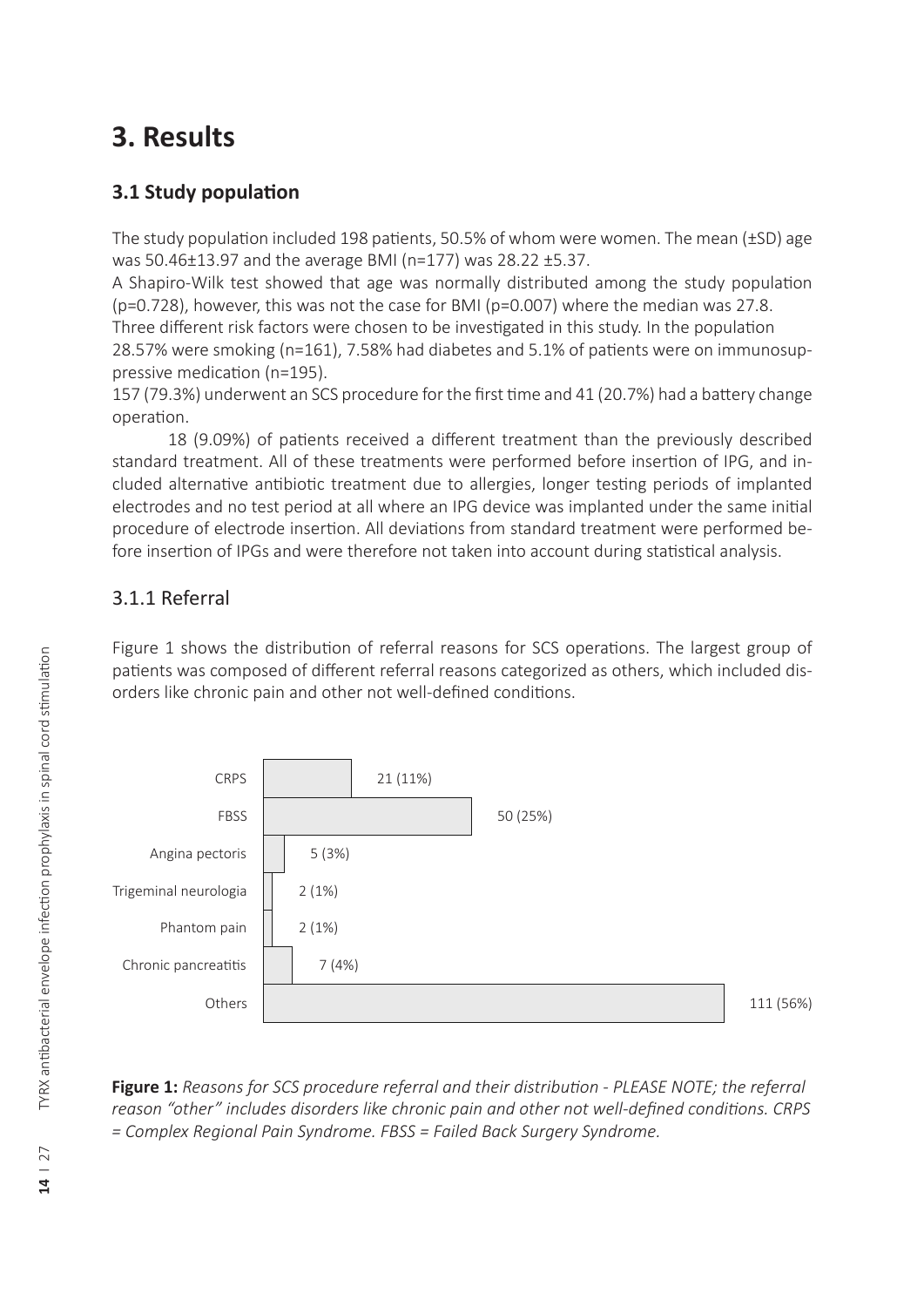### 3.1.2 Comparison of groups

In table 2, the distribution of new SCS implants and battery change is presented. A chi-squared linear by linear revealed no association in new SCS implants and battery changes between recipients of the TYRX envelope and the patients who did not receive a TYRX envelope.

|                              | <b>TYRX</b> | non-TYRX    | Total |
|------------------------------|-------------|-------------|-------|
| New SCS implant<br>$(n=157)$ | 77 (77%)    | 80 (81.63%) | 157   |
| Battery change (n=41)        | 23 (23%)    | 18 (18.37%) | 41    |
| Total                        | 100         | 98          | 198   |
| $p = 0.422$                  |             |             |       |

| Table 2 - New SCS implant vs battery change in TYRX and non-TYRX recipients |
|-----------------------------------------------------------------------------|
|-----------------------------------------------------------------------------|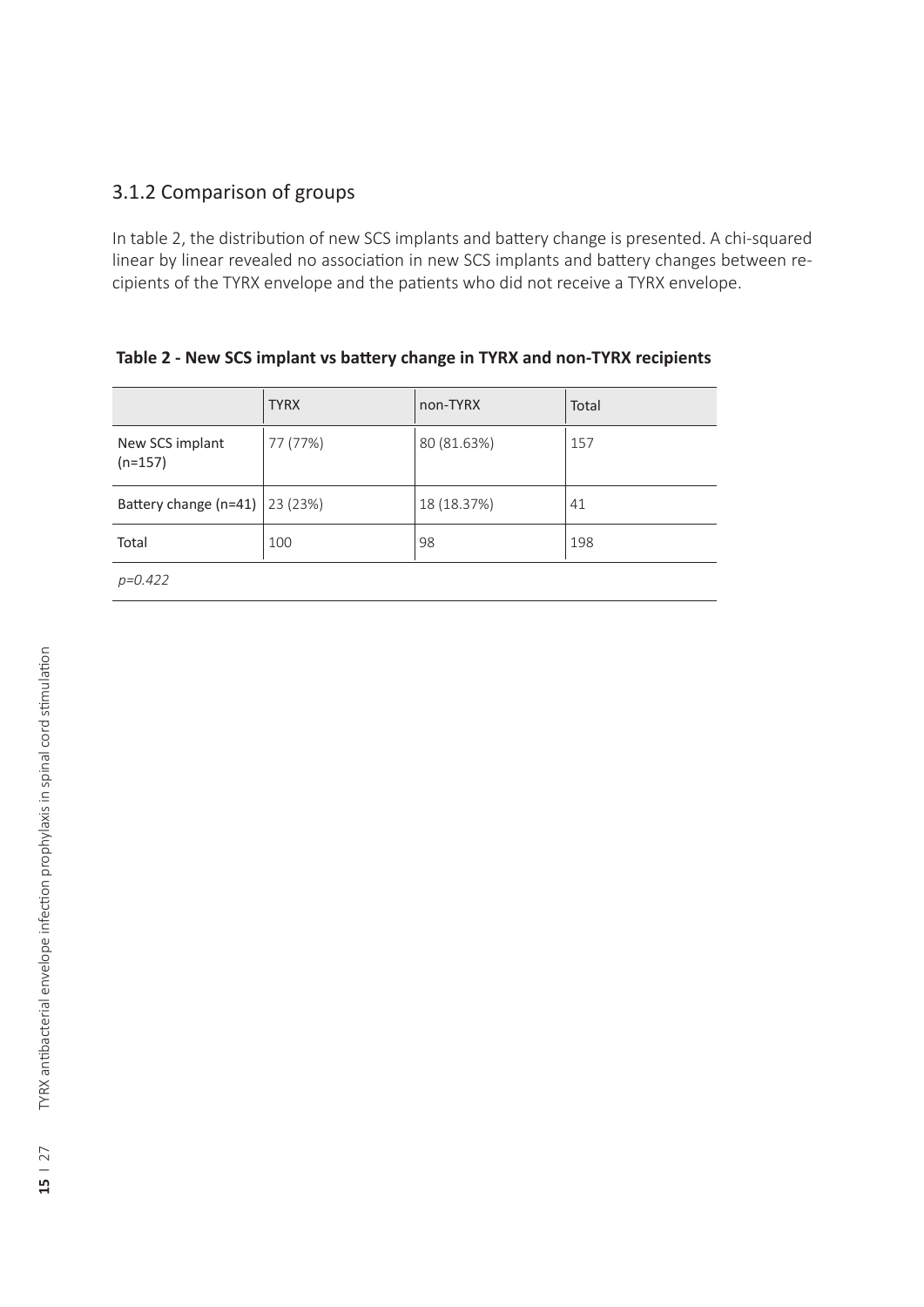Age was tested for normal distribution in the TYRX and non-TYRX groups, both with a p-value  $(p = > 0.05)$ .

An unpaired t-test revealed no significant difference between age in TYRX and non-TYRX patients.

A Mann-Whitney-U test revealed no significant difference between BMI in the TYRX and non-TYRX groups.

A chi-squared test linear by linear showed no significant association between gender, smoking and diabetes when comparing the TYRX group and non-TYRX group. A Fisher's exact test revealed no association in immunosuppression medication between groups.

Table 3 shows the different data from the two groups including p-values from the above-mentioned statistical analysis.

|             | <b>TYRX</b>     | non-TYRX         |       |
|-------------|-----------------|------------------|-------|
| Age (n=198) | $50.2 \pm 14.5$ | $50.7 \pm 13.45$ | 0.8   |
| BMI (n=177) | $28.3 \pm 5.55$ | 18(18.37%)       | 0.925 |

#### **Table 3 - Comparison of TYRX and non-TYRX groups**

| Gender (n=198)                                                     | 46 women (46%)<br>54 men (54%) | 54 women (55.10%)<br>44 men (44.90%) | 0.201 |
|--------------------------------------------------------------------|--------------------------------|--------------------------------------|-------|
| Smokers (n=151)                                                    | 20/76 (26.32%)                 | 26/85 (30.59%)                       | 0.135 |
| Patients with DM<br>$(n=198)$                                      | 9/100(9%)                      | 6/98(6.12%)                          | 0.44  |
| Patients treated with<br>Immunosuppressive<br>medicine ( $n=195$ ) | 7/98 (7.1%)                    | $3/97(3.1\%)$                        | 0.331 |

*PLEASE NOTE; there were no statically significant findings. DM = diabetes mellitus.*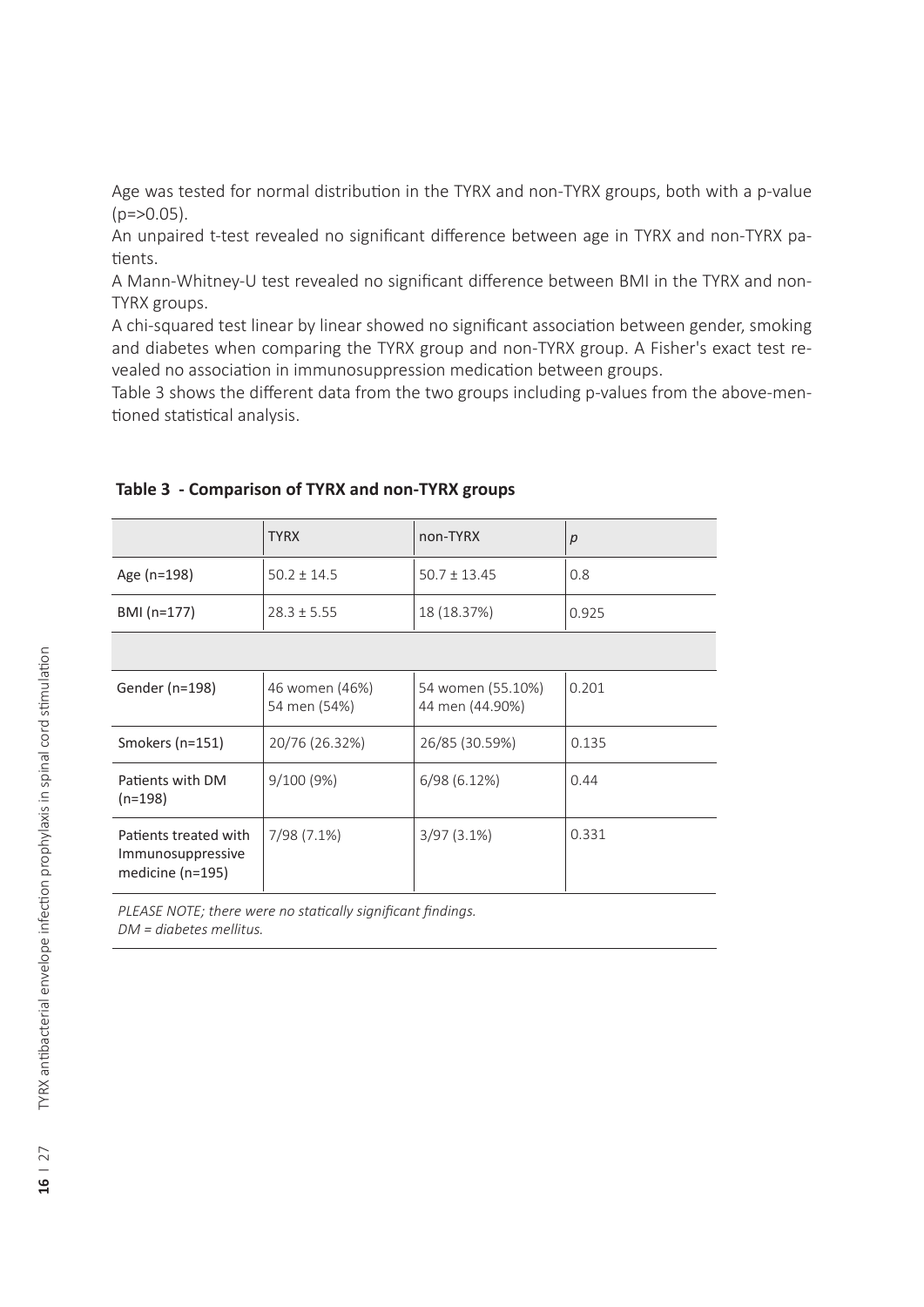### **3.2 Infection**

Within the 100 days of follow up after the IPG insertion operation 11 patients experienced an infection. Of the 11 infections, 9 were categorized as pocket infections, one as both pocket and systemic infection and one as a wire infection.

The total infection rate was 5.56% in this study.

The mean registered onset of infections was 25.64 ± 23.70 days.

#### 3.2.1 Infection rate comparison between groups

Four patients in the TYRX group had an infection, and seven patients had an infection in the non-TYRX group, resulting in infection rates of 4% and 7.14%, respectively.

As shown in table 4, a two-sided fisher's exact test revealed no statistically significant association in infection between the TYRX and non-TYRX groups.

|  |  |  |  | Table 4 - Incidents of infections in the TYRX and non-TYRX groups |  |
|--|--|--|--|-------------------------------------------------------------------|--|
|  |  |  |  |                                                                   |  |

|             | No infections | Infections | Total |
|-------------|---------------|------------|-------|
| Non-TYRX    | 91            |            | 98    |
| <b>TYRX</b> | 96            | 4          | 100   |
| Total       | 187           | 11         | 198   |
| p=0.262     |               |            |       |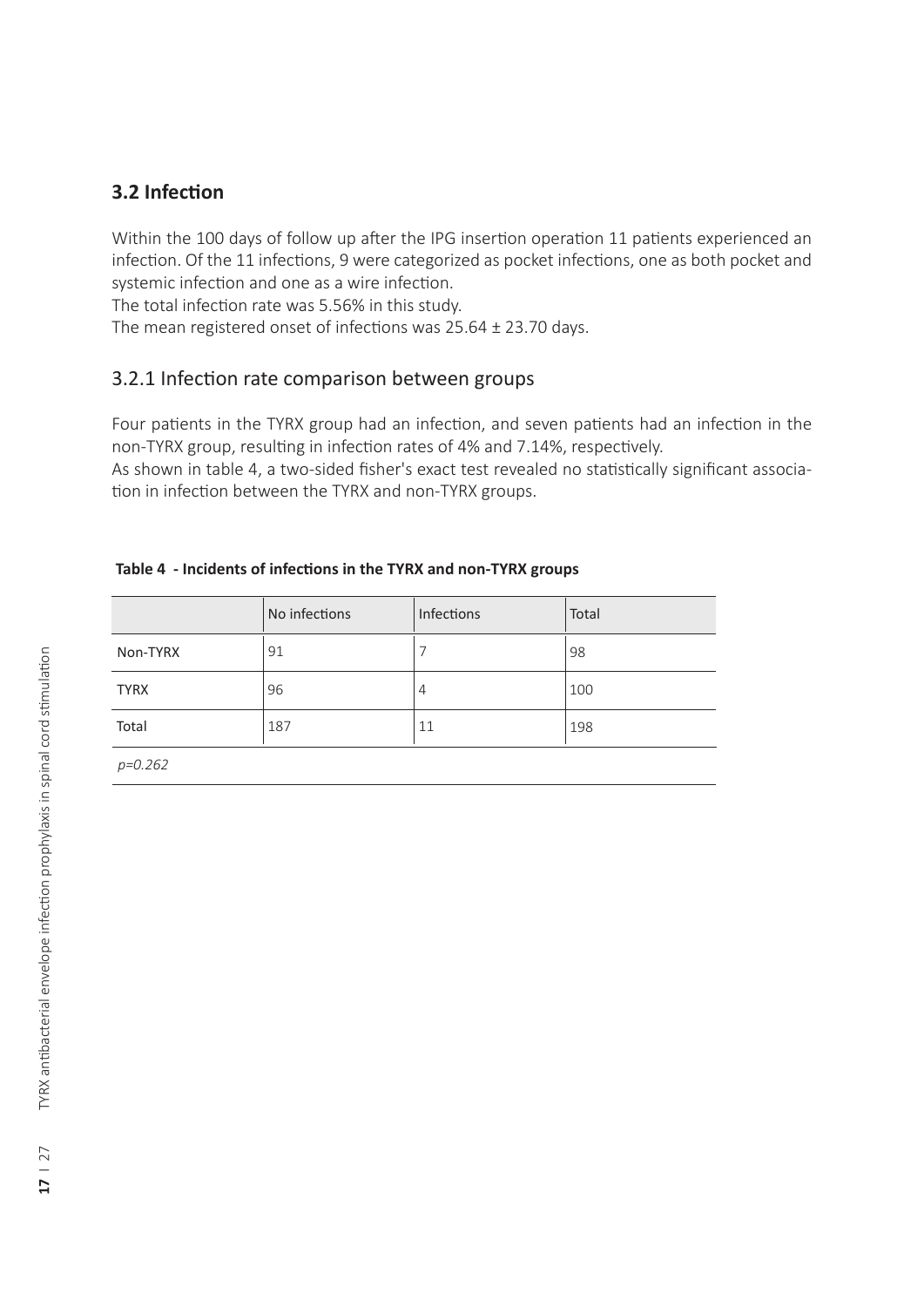### 3.2.2 Characteristics of infections between groups & risk association

Table 5 presents the different group characteristics of infections.

In the TYRX group the registered mean onset of infections was  $28.25 \pm 10.53$  days after the operation and 24.14 ± 29.56 days in the non-TYRX group.

In the TYRX group all patients were treated exclusively with oral antibiotic medication. Intravenous antibiotic administration was only used in the non-TYRX group.

C-reactive protein (CRP), leukocytes, pathogen cultivation, revision surgery and SCS removal were only registered in the non-TYRX group.

|                                                                | All (n=198)                                 | TYRX (n=100)      | Non-TYRX (n=98)                              |
|----------------------------------------------------------------|---------------------------------------------|-------------------|----------------------------------------------|
| Infection (n=198)                                              | 11 (5.56%)                                  | 4(4%)             | 7(7.14%)                                     |
| Infection onset in days<br>after battery insertion<br>$(n=11)$ | $25.64 \pm 23.70$                           | $28.25 \pm 10.53$ | $24.14 \pm 29.56$                            |
| Type $(n=11)$                                                  | 9 pocket<br>1 pocket + systemic<br>1 wire   | 4 pocket          | 5 pocket<br>2 other                          |
| $CRP(n=6)$                                                     | $83.3 + 87.87$                              | 0                 | $83.3 \pm 87.87$                             |
| Leukocytes (n=6)                                               | $10.73 \pm 2.19$                            | $\Omega$          | $10.73 \pm 2.19$                             |
| Pathogen (n=4)                                                 | 3.SA<br>$1 SA + GGS$                        | $\Omega$          | 3 SA<br>$1 SA + GGS$                         |
| Antibiotic treatment<br>$(n=11)$                               | 5P <sub>O</sub><br>1 <sup>N</sup><br>5 Both | 4PO               | 1 P <sub>O</sub><br>1 <sup>N</sup><br>5 Both |
| Revision (n=4)                                                 | 4                                           | 0                 | 4                                            |
| Battery removal (n=3)                                          | 3                                           | $\Omega$          | 3                                            |

#### **Table 5 - Characteristics of infections**

*PLEASE NOTE; the similarity between the "All" and the "Non-TYRX" columns. PO = Peroral. IV = intravenous. GGS = Group G Streptococcus. SA = Staphylococcus Aureus. CRP = C-reactive protein.*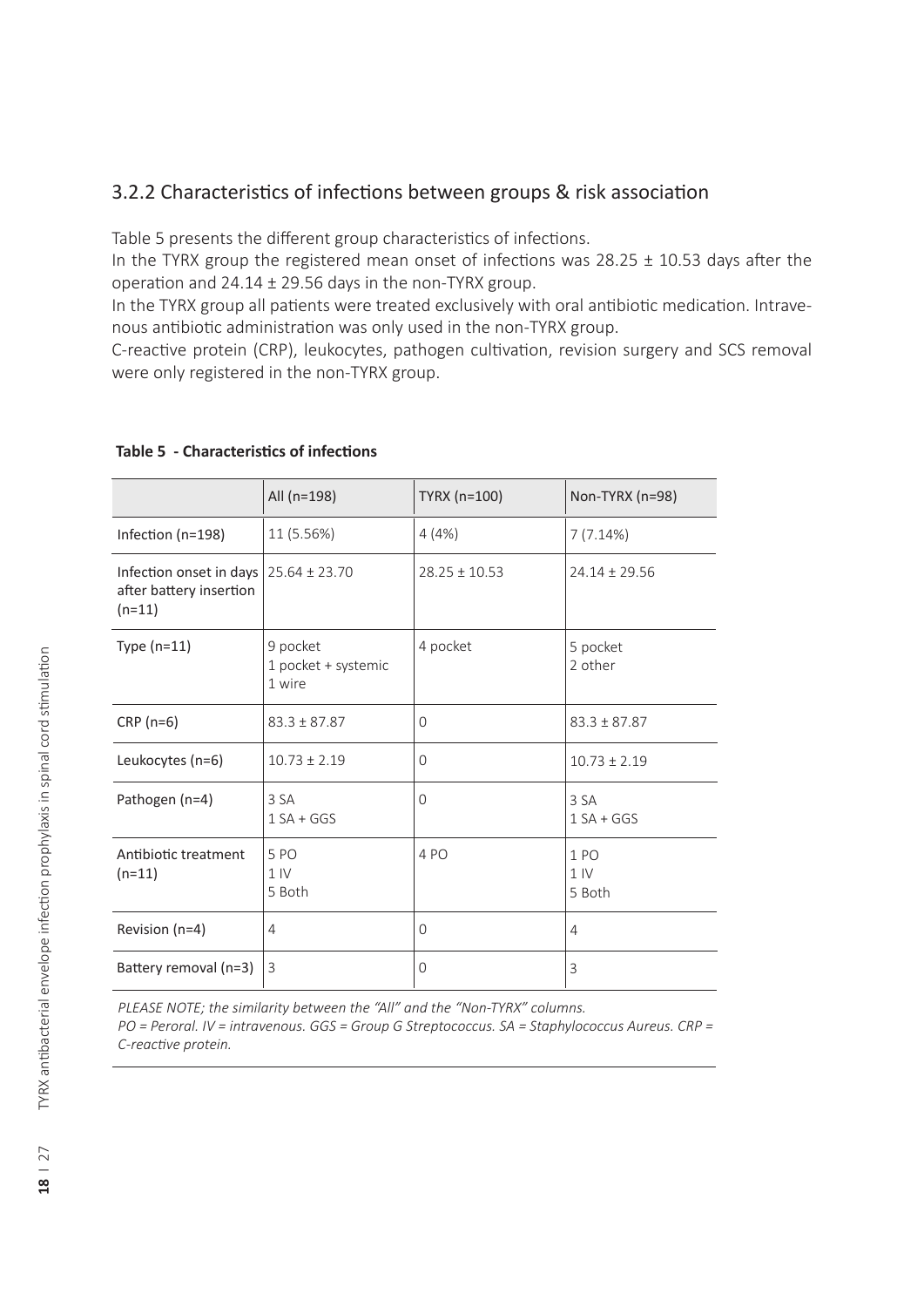### 3.2.2.1 Risk association

This study included 41 patients who were active cigarette smokers, out of the 161 patients, where information regarding smoking was obtainable in the patient journals. No statistically significant association between infections and smoking was found, results are shown in table 6.

#### **Table 6 - Incidents of infections in non-smokers and smokers**

|             | No infections | Infections     | Total |
|-------------|---------------|----------------|-------|
| Non-smokers | 106           | 9              | 115   |
| Smokers     | 44            | $\overline{2}$ | 46    |
| Total       | 150           | 11             | 161   |
| $p = 0.73$  |               |                |       |

15 patients in this study had a comorbidity of diabetes.

A statistically significant association between having diabetes and developing an infection were found as is shown in table 7.

#### **Table 7 - Incidents of infections in in patients with diabetes melitus**

|                     | No infections | Infections | Total |
|---------------------|---------------|------------|-------|
| Patients without DM | 175           | 8          | 183   |
| Patients with DM    | 12            | 3          | 15    |
| Total               | 187           | 11         | 198   |

*p=0.040\**

*\* indicates statistically significant. DM = diabetes melitus.* 

10 patients in this study received immunosuppressive medication.

No statistically significant association between immunosuppressed individuals and infection were found, as displayed in table 8.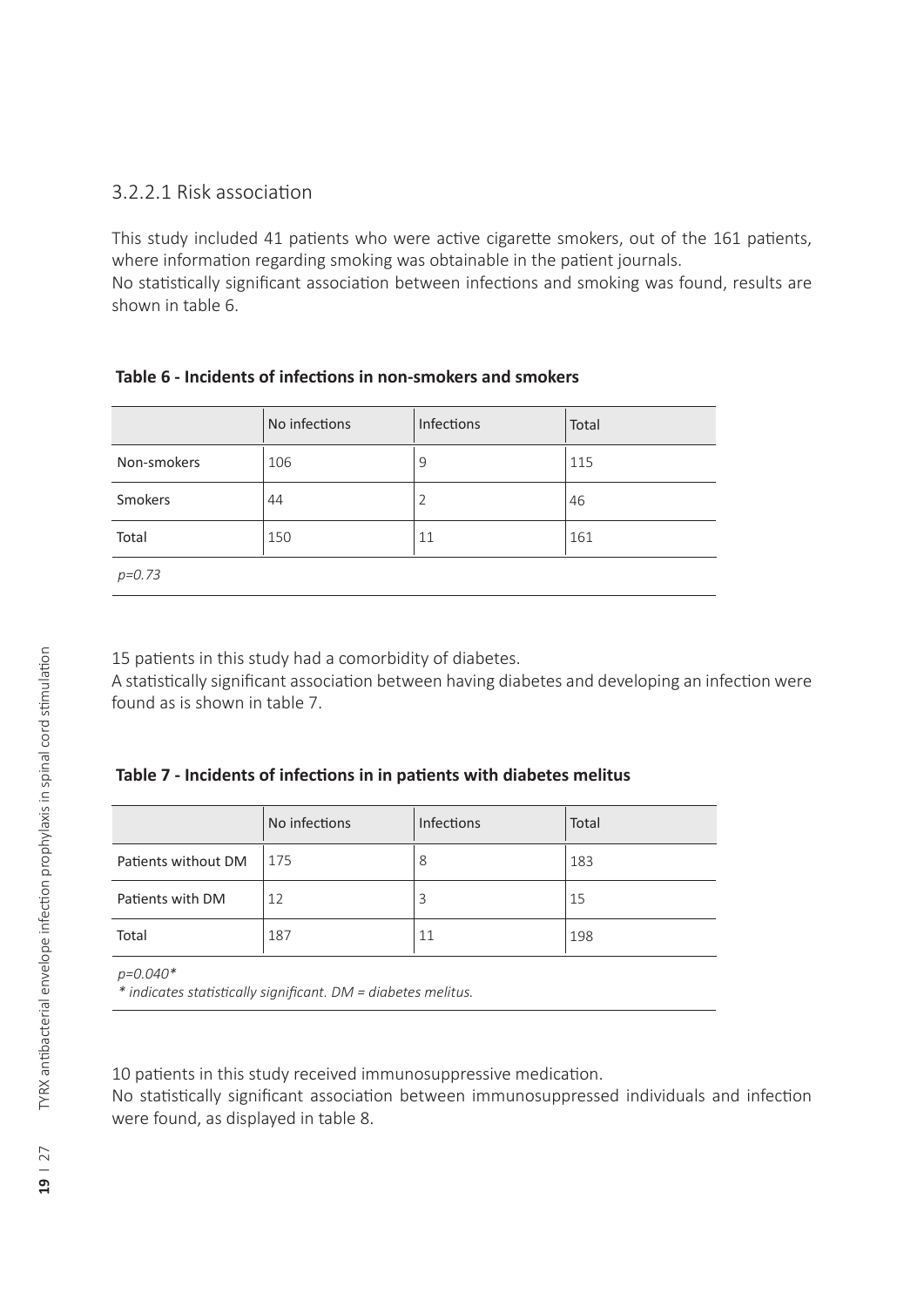|                                                   | No infections | <b>Infections</b> | Total |
|---------------------------------------------------|---------------|-------------------|-------|
| Not treated with<br>Immunosuppressive<br>medicine | 176           | 9                 | 185   |
| Treated with Im-<br>munosuppressive<br>medicine   | 9             | 1                 | 10    |
| Total                                             | 185           | 10                | 195   |
| $p = 0.417$                                       |               |                   |       |

#### **Table 8 - Incidents of infections in patients receiving immunosuppressants**

Of the 41 patients who were active cigarette smokers and the 15 who had a comorbidity of diabetes, 5 had both risk factors. A two-sided Fisher's exact test revealed no statistically significant association between infection when comparing the two risk factors simultaneously, as can be seen in table 9.

| Table 9 - Incidents of infection between patient with two risk factors (diabetes + smoking) |  |  |
|---------------------------------------------------------------------------------------------|--|--|
|---------------------------------------------------------------------------------------------|--|--|

|                                      | No infections | Infections     | Total |
|--------------------------------------|---------------|----------------|-------|
| Smoker                               | 39            | $\overline{2}$ | 41    |
| Patients with DM                     | 12            | 3              | 15    |
| Smoking + DM                         | 5             | 0              | 5     |
| Total                                | 56            | 5              | 61    |
| $p = 0.69$<br>DM= diabetes mellitus. |               |                |       |

#### **3.3 Power calculation**

Based on the results from this study, a new sample size can be calculated. With an Alpha level set at 0.05 and a power at 80% and with the infection rates from this study being 4% and 7.14% for the TYRX group and the non-TYRX group, respectively. Thus, a sample size of 1712 can be calculated, thereby estimating a distribution of 856 patients in each group.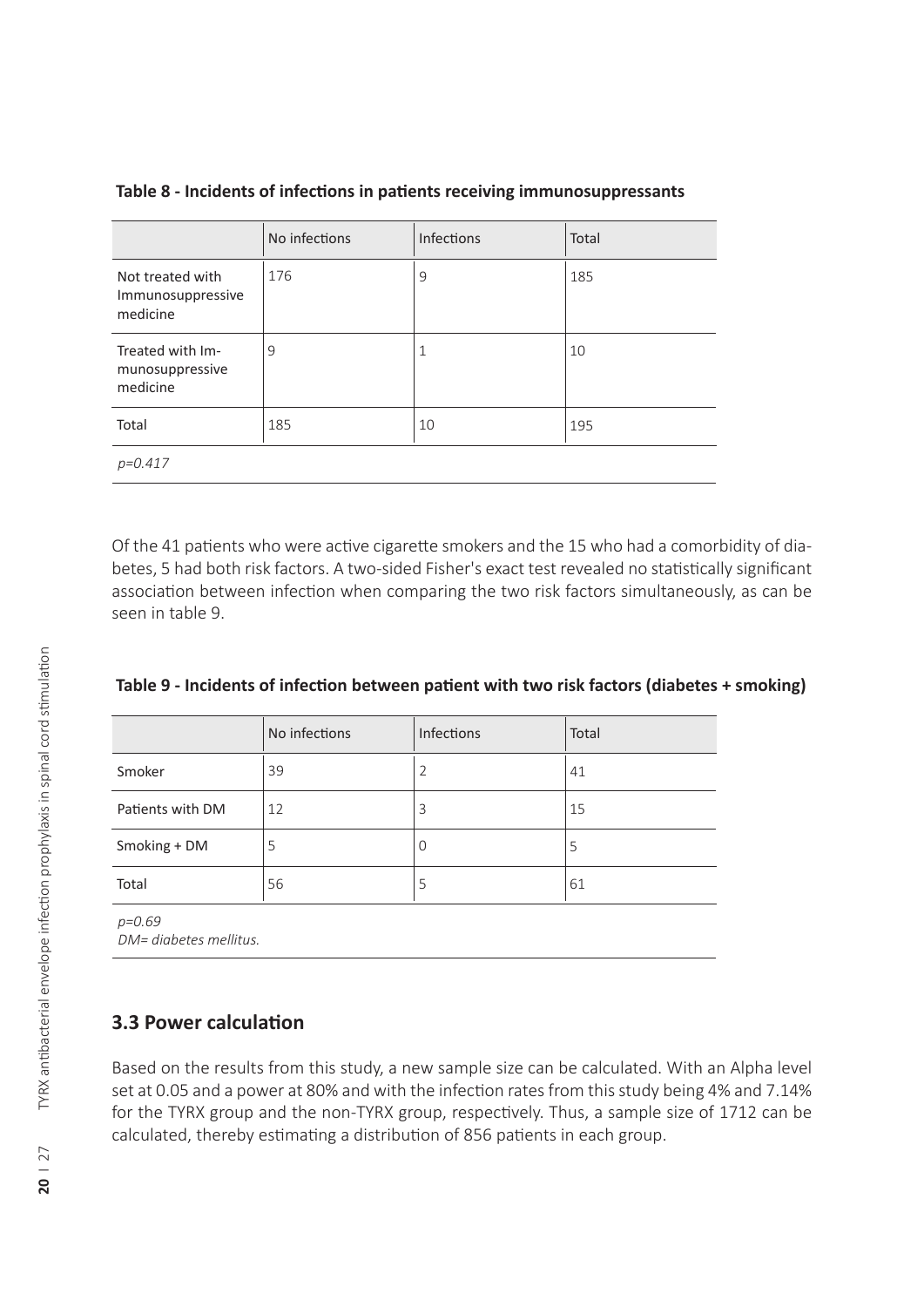# **4. Discussion**

The findings of this study suggest an alignment with the studies exploring the effects of TYRX envelope in CIED implantations where multiple studies have shown the TYRX envelope infection rate reducing abilities (25,26,28,29).

This study found that the TYRX envelope has a non-statistically significant tendency to reduce infection rates in patients undergoing SCS procedures. Furthermore, recipients of the TYRX envelope who experienced an infection were treatable exclusively with oral antibiotics and did not receive revision surgery or have their devices explanted. This suggests that they had a milder infection than the non-TYRX recipients, who in some cases had their infections treated both with intravenous and oral antibiotics, revision surgery and in three instances removal of their devices.

Revision surgeries were not included in this study, as opposed to the Tarakji et al 2019, COM-MAND and Hoelzer et al study. This was done to enable a follow up period of 100 days, without having to reset at revision surgeries, in order to include as many patients as possible.

However, an argument can be made that revision surgery should be included in the investigation, since Hoelzer et al found a tendency of a greater risk of infections in revisatory surgeries, and therefore would give a more accurate estimate of infection related to SCS operations (17). This study did include IPG changes. Since it is a standardized procedure, it was chosen not to be categorized under revision surgery.

This study exclusively focused on infection as a complication in order to limit the extent of this study. This was accepted by the authors since the TYRX envelope has been associated with a high implantation success in CIED patients (25).

Suggestions could be made to further investigate other SCS procedure related properties of the TYRX envelope such as implantations success, allergic reactions, potentially toxic levels of antibiotic administrations, IPG related complications e.g., migration of the IPG or skin atrophy above the IPG.

This was however not investigated in this study but could potentially be included in future investigations.

It was noted that the testing period, before implantation of the IPG, varied among the patients. Hoelzer et al found that a testing period longer than 5 days is associated with greater infection risk (17). This was not investigated further in this study.

For future investigations length of the testing period should be considered a potential risk factor and therefore logged in the datasheets.

The infection rates in the group treated with the TYRX envelope were 4%, and 7.14% in the non-TYRX treated group. In the WRAP-IT study the TYRX recipients had an infection rate of 0.7% compared with 1.2% for non-TYRX CIED recipients.

The absolute percentages of the infection rates in this study are higher than in the WRAP-IT study, but the variation in percentage between TYRX and non-TYRX groups for both studies is approximately 40% (29).

The reason for the difference in absolute infection rates could be a result of different infection criteria. This study defined infection as antibiotic treatment after concluded post-operative antibiotic treatment, in order to include all infections.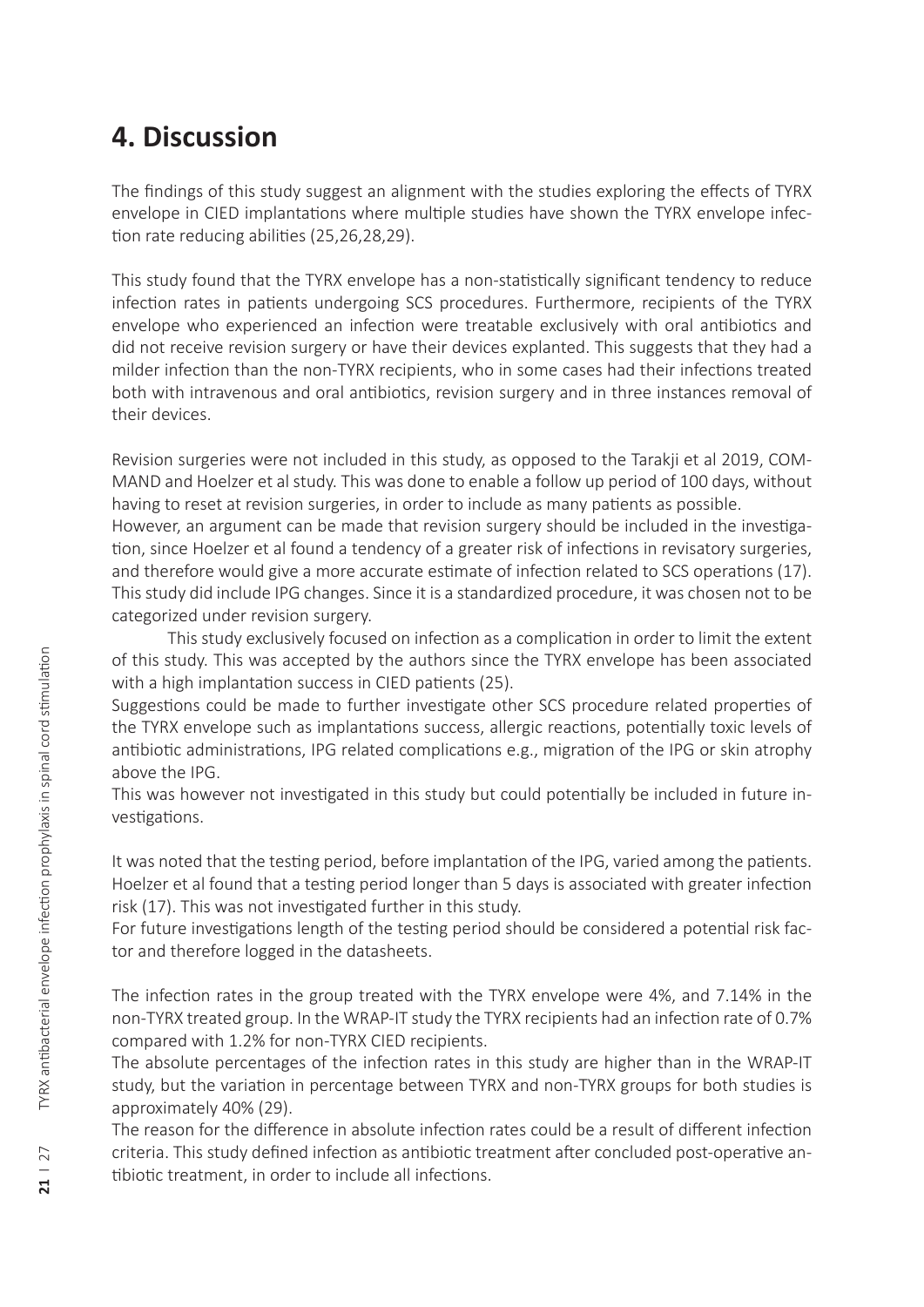This is different from the WRAP-IT study, which investigated major infections, defined as removal and/or revision of device and/or long-term antibiotic treatment in relation to infection suspicion (29). If this study only investigated major infections where patients who solemnly received PO antibiotic treatment would be excluded, this would result in an overall infection rate of 3.03% and infection rate in the TYRX group being 0% and 6.12% in the non-TYRX group.

The infection criteria of this study may also differ from the criteria in other studies investigating SCS infections in general. It was also noted that the absolute infection rates in this study were higher than in former studies investigating SCS related infection.

Holzer et al 2017 found the infection rate for SCS related procedures to be 2.45% (17). However, infection rates from other studies investigating infections in SCS procedures found higher infection rates such as 2.9 % and 4.5 % (33,34).

In the above mentioned three studies it is not clearly stated what the infection criteria were. In the study by Hoelzer et al it appeared to be based on clinical observations of wound characteristics and therefore differed from this study's infection criteria (17).

Since the infection criteria are not clearly stated in the other studies investigating SCS infection, it is difficult to suggest the exact cause of the infection rates being higher in this study.

Arguments could be made that an infection criteria based on antibiotic administration will include more infections since it is often administered as a prophylaxis at the least suspicion of infection, without there being actual pathogens present. For instance, when hyperemia is observed around the incision wound of the IPG or electrodes, as a simple inflammatory response due to the surgery.

This could result in a higher incidence of infection, given that these suspicions of infection do not always mean that there is an actual infection, regardless that they are treated as such. Infection criteria should be clearly stated when investigating SCS procedures in future studies.

This study had a follow up period set at 100 days after IPG insertion. The follow up period was chosen to include as many patients as possible, as well as taking into consideration the deadline by which the study had to be concluded. This was accepted since the command study had had a short follow up period at 1.9 -/+ 2.4 months and the Bendel et al study had a median infection onset after implantation of 27 days within a minimum follow up period of a year (14,25).

However, it could be argued that a longer follow up period is more optimal since infections related to SCS procedures have been observed outside a 100 day follow up period, which is also the case in CIED infections (14,29).

As arguments can be made for both a "short" and "long" term follow up periods, it is not considered a limitation of this study, as the follow up period of this study is more than three times the median time of infection onset in SCS surgery found in the Bendel et al study (14).

This study investigated the risk factors smoking, immunosuppressive treatment and diabetes, and their association to infection. There were no significant differences in the distribution of risk factors in the TYRX and the non-TYRX groups. Risk factors and infections were analyzed for the entire population, and not between the two groups. This was due to the fact that there were insufficient incidents of infections for each of the risk factors when dividing them into TYRX recipients and non-TYRX recipients.

However, the study did find an association between diabetes and infection. An association was not found between smoking and immunosuppressive treatment and infection.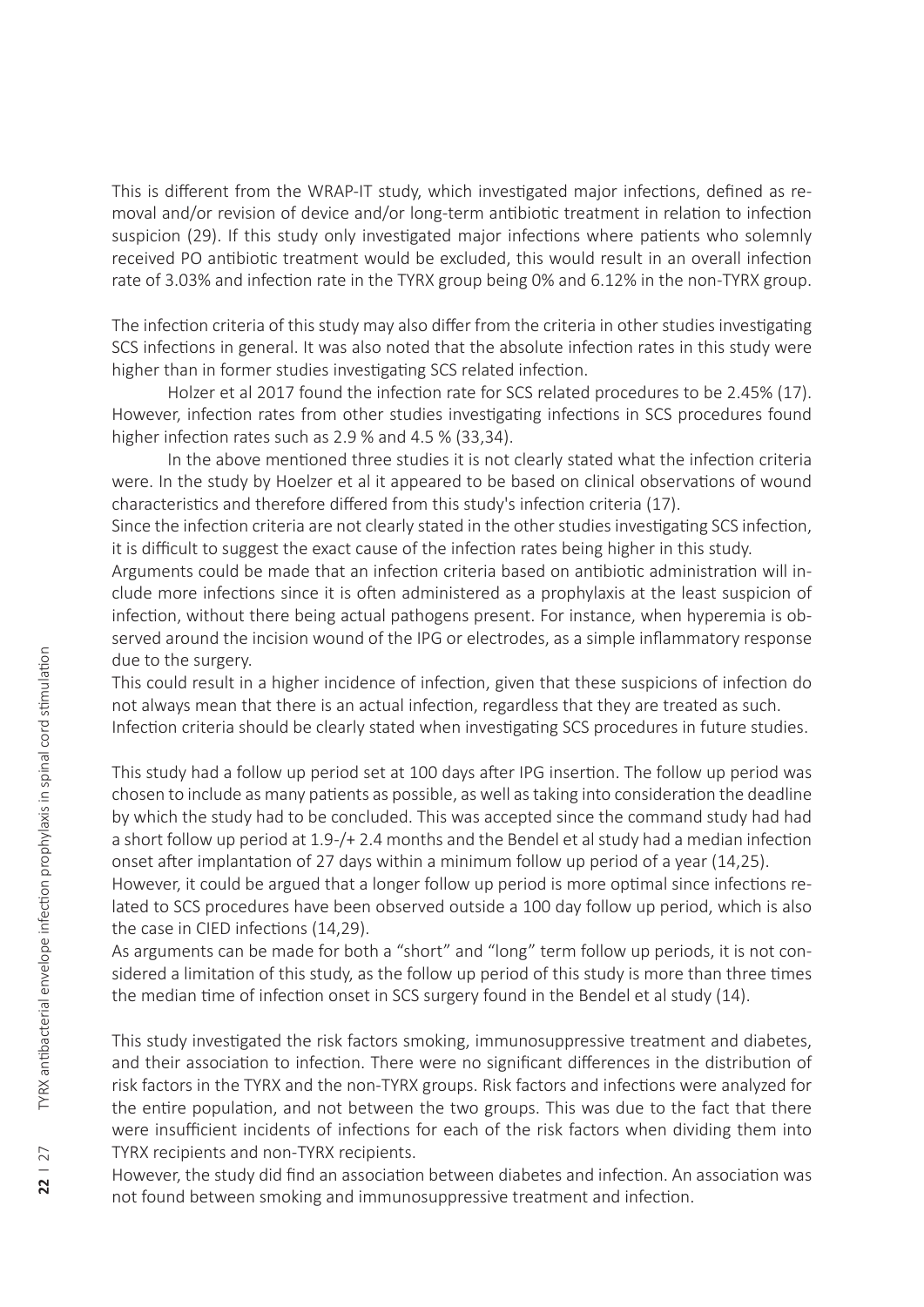### **4.1 Limitations**

This study has a few limitations which should be taken into consideration regarding the results. Since this was a retrospective study, it was prone to selection bias e.g., non-randomized inclusion of subjects. The study was also liable to observatory bias e.g., recollection of subject details.

Data were not always available regarding BMI and smoking, and the data were in some instances therefore not collected for all individual patients.

Furthermore, it was not possible to investigate if a general practitioner had prescribed antibiotics to a patient, as it is not necessarily noted in the hospital journals of the patients, thereby potentially affecting the infection count. This could be argued very unlikely; hence all patients are encouraged to contact the neurosurgical department in case of complications.

As the power calculation suggests, the sample size in this study is too small, which is a considerable limitation. However, this was predicted as a result of the data currently available, based on the limited procedures performed at Aalborg neurosurgical department per year. The TYRX envelope was first introduced at Aalborg neurosurgical department in the spring of 2020 and considering the limited number of SCS procedures per year, a small population size had to be accepted, given the premises as a single center study.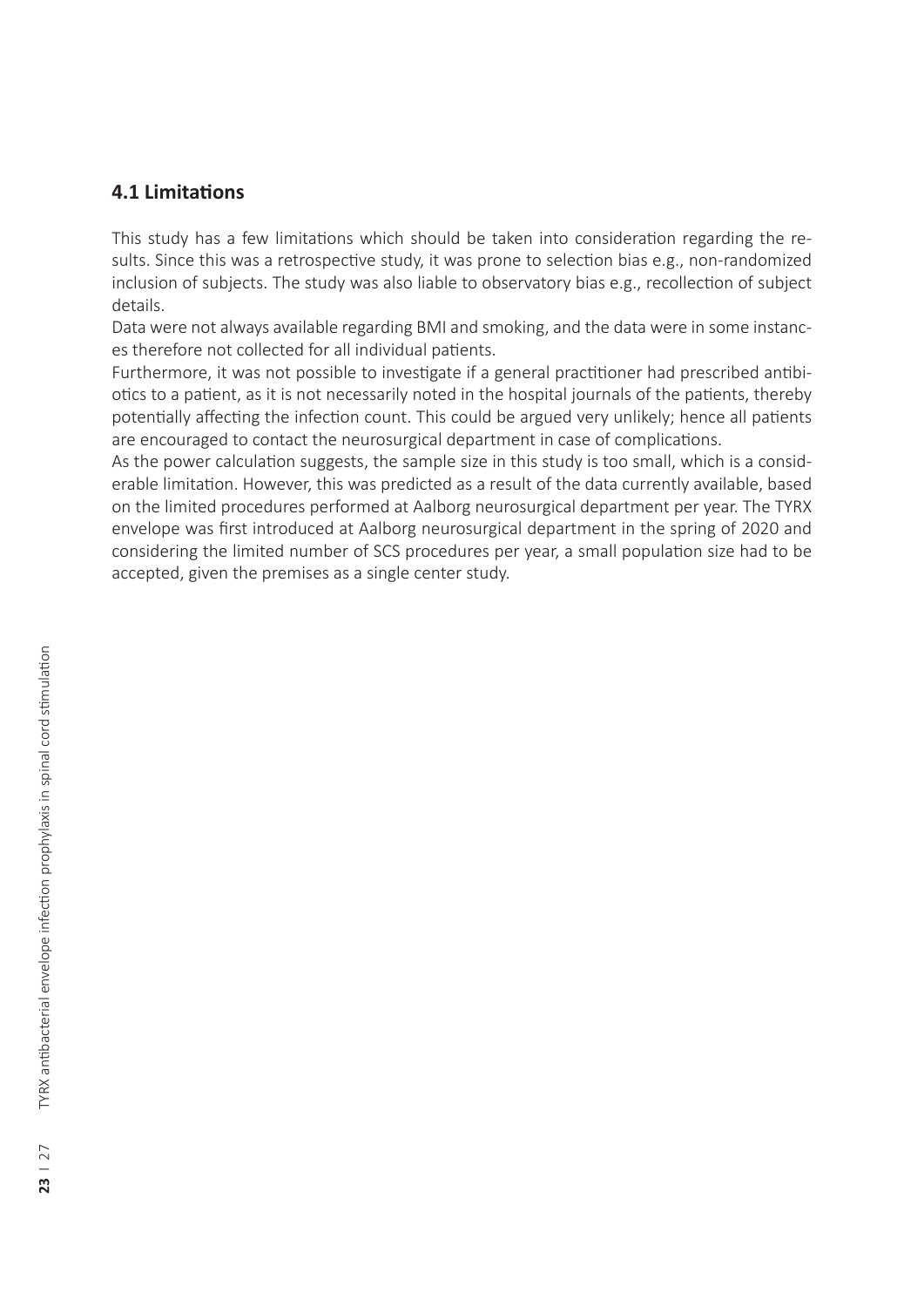# **5. Conclusion**

The overall infection rate in this study was 5.56%, furthermore the infection rate was 4% in the TYRX group and 7.14% in the non-TYRX group.

The TYRX antibacterial envelope displayed a tendency to reduce infection rates, although this was not statistically significant. This, however, is likely due to the sample size, which should be much larger to enable statistically significant findings.

A difference between the TYRX group and the non-TYRX group could also be seen regarding the severity of the infections. Patients who had a TYRX envelope enclosed IPG, and an infection, were treatable solemnly with oral antibiotics.

Patients who did not receive the TYRX envelope were treated with a variation of oral and/or IV antibiotics, revision surgeries and in some cases device removal.

A key limitation of the study is the population size. Using the infection rates found in this study, a power calculating estimates a sample size of 856 patients in each group.

Further investigations of TYRX envelope in SCS procedures are needed and should consist of a multicenter prospective randomized control trial, to allow for a sufficient population size and thereby enable studies to conclusively determine if the TYRX envelope has similar infection reducing abilities in SCS procedures as in CIED procedures.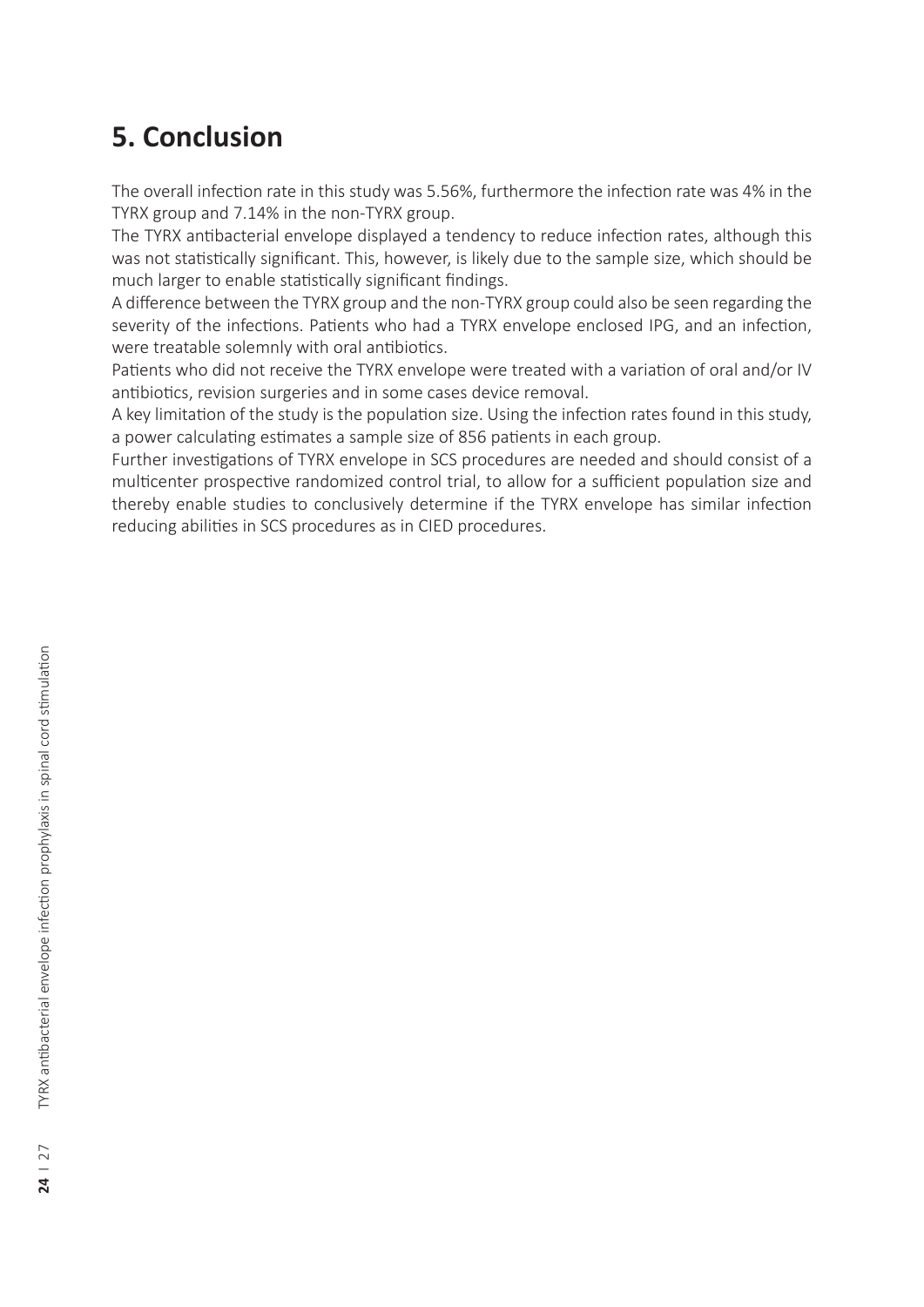# **References**

(1) Finnerup NB, MD, Attal N, Prof, Haroutounian S, PhD, McNicol E, MS, Baron R, Prof, Dworkin RH, Prof, et al. Pharmacotherapy for neuropathic pain in adults: a systematic review and meta-analysis. Lancet neurology 2015;14(2):162-173.

(2) Hylands-White N, Duarte RV, Raphael JH. An overview of treatment approaches for chronic pain management. Rheumatol Int 2016 Apr 23,;37(1):29-42.

(3) Shealy CN, Mortimer JT, Reswick JB. Electrical inhibition of pain by stimulation of the dorsal columns: preliminary clinical report. Anesthesia and analgesia 1967 Jul;46(4):489-491.

(4) Turner JA, Loeser JD, Deyo RA, Sanders SB. Spinal cord stimulation for patients with failed back surgery syndrome or complex regional pain syndrome: a systematic review of effectiveness and complications. Pain (Amsterdam) 2004;108(1):137-147.

(5) Verrills P, Sinclair C, Barnard A. A review of spinal cord stimulation systems for chronic pain. Journal of pain research 2016 Jul 1,;2016(Issue 1):481-492.

(6) Kumar K, Hunter G, Demeria D. Spinal Cord Stimulation in Treatment of Chronic Benign Pain: Challenges in Treatment Planning and Present Status, a 22-Year Experience. Neurosurgery 2006 Mar;58(3):481-496.

(7) Deer TR, Mekhail N, Provenzano D, Pope J, Krames E, Leong M, et al. The Appropriate Use of Neurostimulation of the Spinal Cord and Peripheral Nervous System for the Treatment of Chronic Pain and Ischemic Diseases: The Neuromodulation Appropriateness Consensus Committee. Neuromodulation (Malden, Mass.) 2014 Aug;17(6):515-550.

(8) Kumar K, Toth C, Nath R, Laing P. Epidural spinal cord stimulation for treatment of chronic pain—some predictors of success. A 15-year experience. Surgical neurology 1998;50(2):110- 121.

(9) Ratnayake CB, Bunn A, Pandanaboyana S, Windsor JA. Spinal Cord Stimulation for Management of Pain in Chronic Pancreatitis: A Systematic Review of Efficacy and Complications. Neuromodulation (Malden, Mass.) 2020 Jan;23(1):19-25.

(10) Thaha MA, Abukar AA, Thin NN, Ramsanahie A, Knowles CH, Thaha MA. Sacral nerve stimulation for faecal incontinence and constipation in adults. Cochrane library 2015 Aug 24,;2015(8):CD004464.

(11) Melzack R, Wall PD. Pain Mechanisms: A New Theory. Science (American Association for the Advancement of Science) 1965 Nov 19,;150(3699):971-979.

(12) Garcia Karolain, Wray Joseph K, Kumar Sanjeev. Spinal Cord Stimulation. : StatPearls Publishing, Treasure Island (FL); 2021.

(13) Sdrulla AD, Guan Y, Raja SN. Spinal Cord Stimulation: Clinical Efficacy and Potential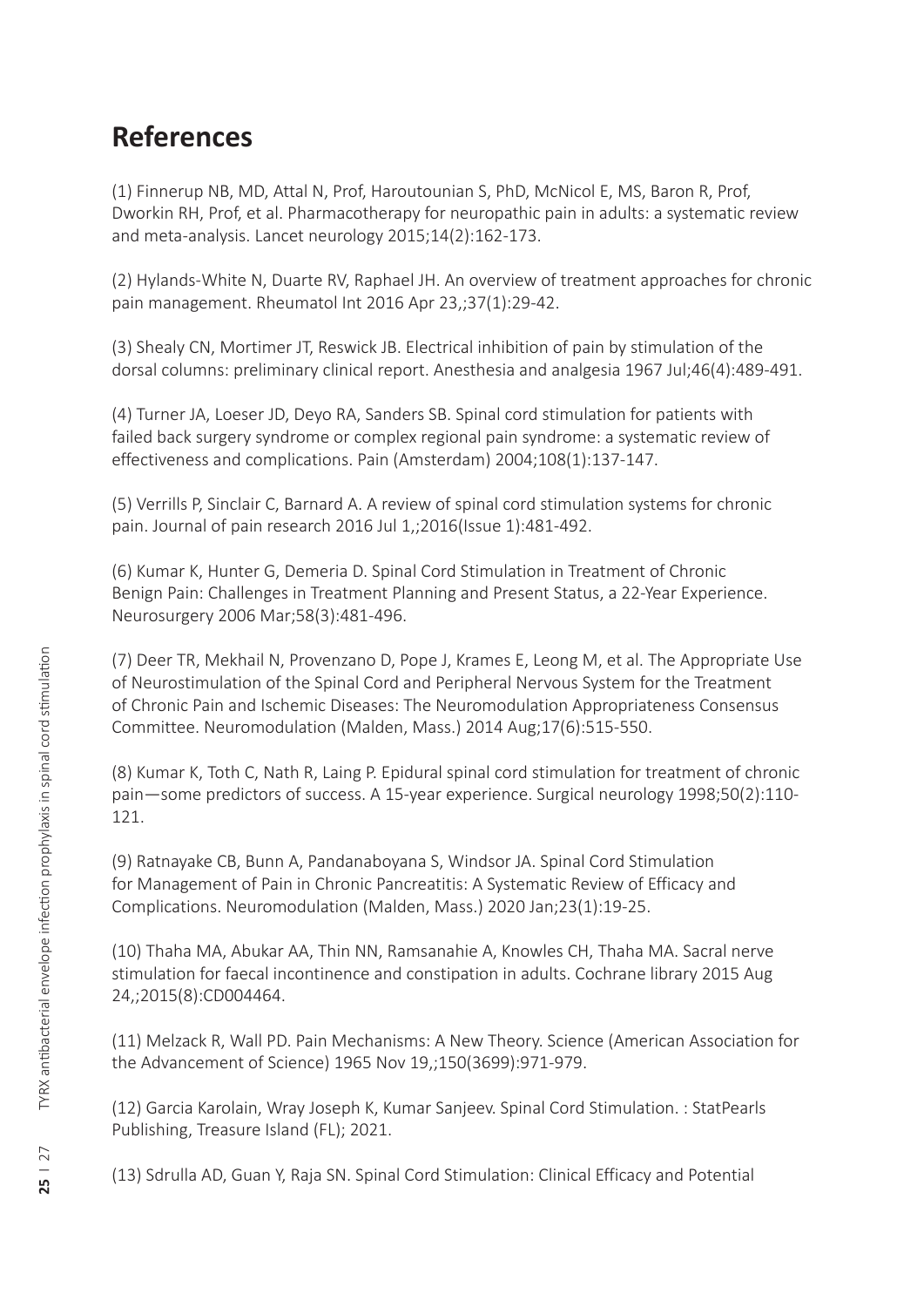Mechanisms. Pain practice 2018 Nov;18(8):1048-1067.

(14) Bendel MA, O'Brien T, Hoelzer BC, Deer TR, Pittelkow TP, Costandi S, et al. Spinal Cord Stimulator Related Infections: Findings From a Multicenter Retrospective Analysis of 2737 Implants. Neuromodulation (Malden, Mass.) 2017 Aug;20(6):553-557.

(15) Kumar K, Buchser E, Linderoth B, Meglio M, Van Buyten J. Avoiding Complications From Spinal Cord Stimulation: Practical Recommendations From an International Panel of Experts. Neuromodulation (Malden, Mass.) 2007 Jan;10(1):24-33.

(16) Provenzano DA, Falowski SM, Xia Y, Doth AH. Spinal Cord Stimulation Infection Rate and Incremental Annual Expenditures: Results From a United States Payer Database. Neuromodulation (Malden, Mass.) 2019 Apr;22(3):302-310.

(17) Hoelzer BC, Bendel MA, Deer TR, Eldrige JS, Walega DR, Wang Z, et al. Spinal Cord Stimulator Implant Infection Rates and Risk Factors: A Multicenter Retrospective Study. Neuromodulation (Malden, Mass.) 2017 Aug;20(6):558-562.

(18) Martin ET, Kaye KS, Knott C, Nguyen H, Santarossa M, Evans R, et al. Diabetes and Risk of Surgical Site Infection: A Systematic Review and Meta-analysis. Infection control and hospital epidemiology 2016 Jan;37(1):88-99.

(19) Abdallah DY, Jadaan MM, McCabe JP. Body mass index and risk of surgical site infection following spine surgery: a meta-analysis. Eur Spine J 2013 Jul 5,;22(12):2800-2809.

(20) Tue Sørensen L. Wound Healing and Infection in Surgery: The Pathophysiological Impact of Smoking, Smoking Cessation, and Nicotine Replacement Therapy: A Systematic Review. Annals of surgery 2012;255(6):1069-1079.

(21) © 2021 American Society of Anesthesiologists (ASA), All Rights Reserved. ASA-score. 2021; Available at: https://www.asahq.org/standards-and-guidelines/asa-physical-statusclassification-system. Accessed 10. December, 2021.

(22) Khatoon Z, McTiernan CD, Suuronen EJ, Mah T, Alarcon EI. Bacterial biofilm formation on implantable devices and approaches to its treatment and prevention. Heliyon 2018 Dec;4(12):e01067.

(23) Medtronic International Trading Sarl. Less risk. Fewer infections. Better outcomes. Available at: https://europe.medtronic.com/content/dam/medtronic-com/xd-en/hcp/ documents/pelvic-health/tyrx-trifold.pdf. Accessed 10. November, 2021.

(24) Medtronic. Demonstrated CIED stabilization, reduced infections . Available at: https:// www.medtronic.com/content/dam/medtronic-com/products/cardiac-rhythm/infectioncontrol/documents/tyrx-sell-sheet.pdf. Accessed 10. November, 2021.